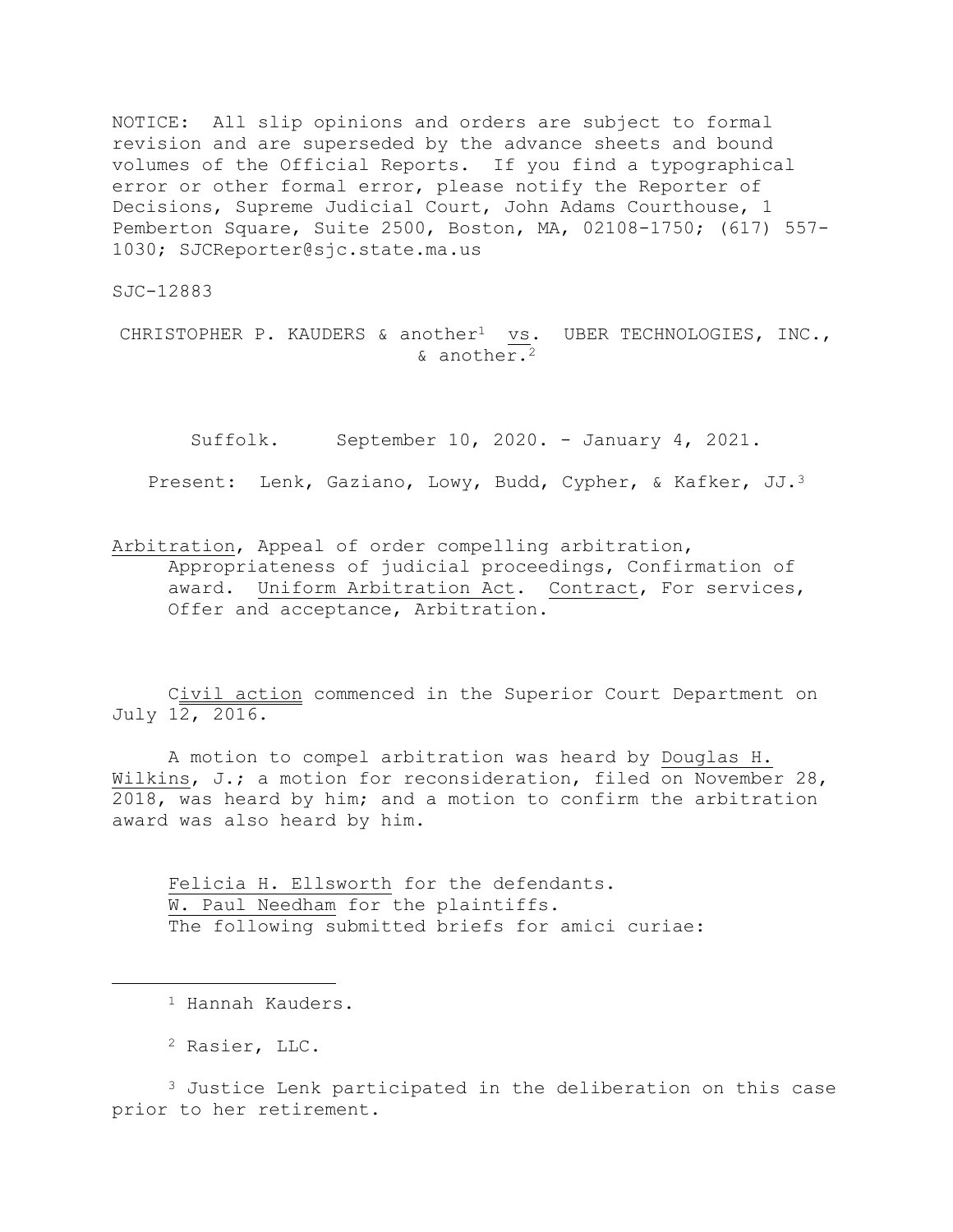Bruce H. Stern, of New Jersey, Jeffrey R. White, of the District of Columbia, Kathy Jo Cook, Thomas R. Murphy, Kevin J. Powers, Kristie A. LaSalle, Lauren G. Barnes, & Michael J. McCann for Massachusetts Academy of Trial Attorneys & another. Ben Robbins & Martin J. Newhouse for New England Legal Foundation.

Archis A. Parasharami, of the District of Columbia, & Steven P. Lehotsky for the Chamber of Commerce of the United States of America.

Karla Gilbride, of the District of Columbia, Rhea Ghosh, of New York, & Stuart Rossman for Public Justice, P.C., & another.

KAFKER, J. Plaintiffs Christopher Kauders and Hannah Kauders commenced a lawsuit against defendants Uber Technologies, Inc., and Rasier, LLC (collectively, Uber),  $4$  in the Superior Court, claiming, among other things, that three Uber drivers, in violation of G. L. c. 272, § 98A, refused to provide Christopher Kauders with rides because he was blind and accompanied by a guide dog. Each of the plaintiffs registered with Uber through its cellular telephone application (app). Citing a provision in its terms and conditions, Uber sought to compel arbitration. The plaintiffs opposed arbitration on various grounds, including that there was no enforceable arbitration agreement. The judge granted Uber's motion, and the parties arbitrated their dispute in early 2018. On June 4, 2018, the arbitrator issued findings and a decision, ruling in favor of Uber on all of the plaintiffs' claims.

<sup>4</sup> Rasier, LLC, is a wholly owned subsidiary of Uber Technologies, Inc.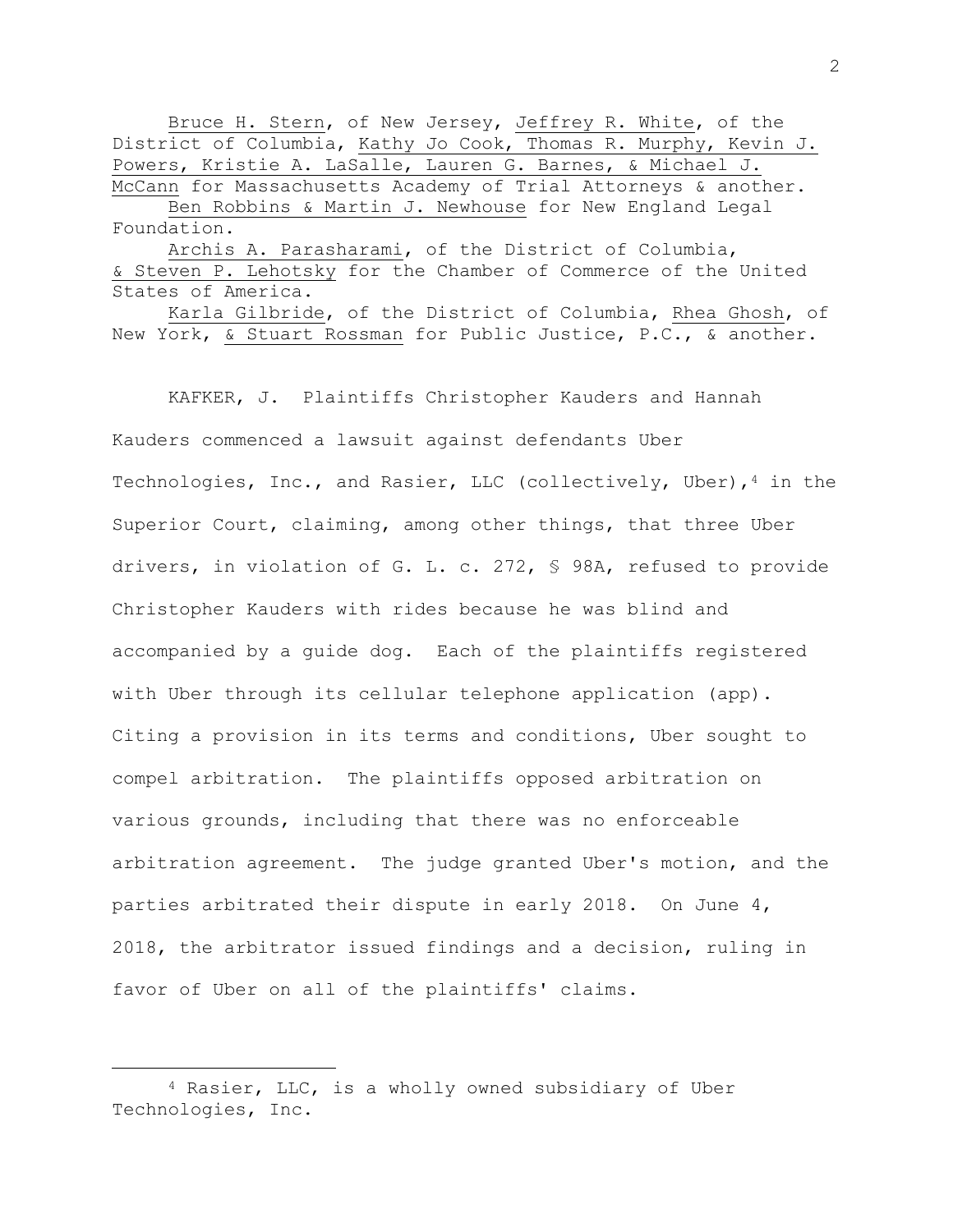On June 25, 2018, the United States Court of Appeals for the First Circuit issued a decision in Cullinane v. Uber Techs., Inc., 893 F.3d 53, 62 (1st Cir. 2018) (Cullinane II), concluding that Uber's registration process did not create a contract because it did not provide reasonable notice to users of the terms and conditions. Several months later, after Uber moved to confirm the arbitration award, the judge who had granted the motion to compel arbitration allowed a motion for reconsideration and reversed his earlier decision, concluding that there was no enforceable contract requiring arbitration. In this appeal, Uber contends that the judge had no choice but to confirm the arbitration award once the plaintiffs failed to challenge the award within thirty days.

We conclude that the issue of arbitrability<sup>5</sup> was preserved for appeal. We also conclude that Uber's terms and conditions did not constitute a contract with the plaintiffs. The app's registration process did not provide users with reasonable notice of the terms and conditions and did not obtain a clear manifestation of assent to the terms, both of which could have been easily achieved. Indeed, a review of the case law reveals that Uber has no trouble providing such reasonable notice and

<sup>5</sup> We use the term "arbitrability" to refer to the legal determination as to whether an enforceable arbitration agreement exists.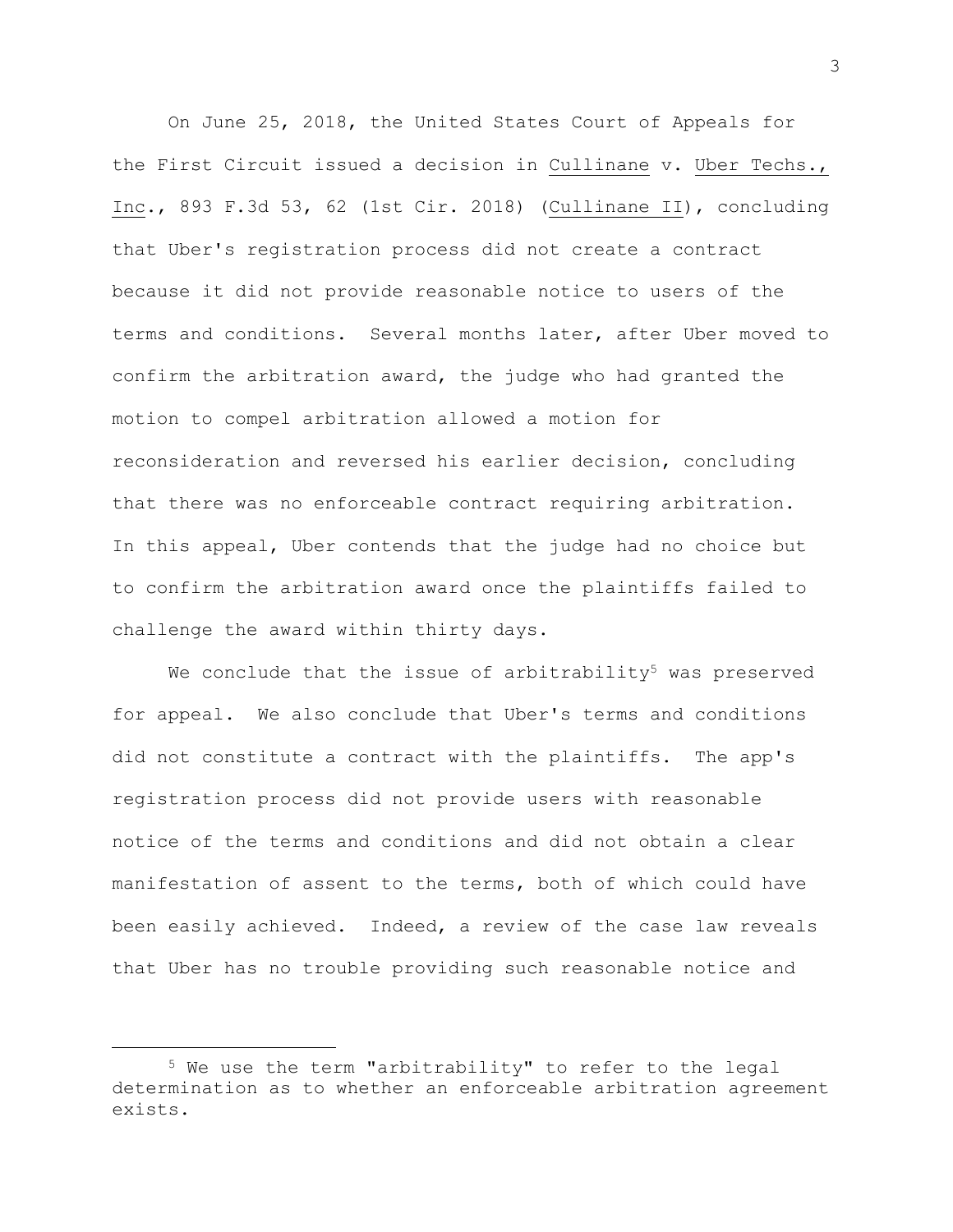requiring express affirmation from its own drivers. Here, in remarkable contrast, both the notice and the assent are obscured in the registration process. As a result, Uber cannot enforce the terms and conditions against the plaintiffs, including the arbitration agreement at issue here.<sup>6</sup>

1. Background. We recite the undisputed facts as alleged in the complaint and as alleged by the parties in their filings on Uber's motion to compel arbitration.

a. Uber's registration process. Uber describes itself as a technology company that allows its users to request transportation services from drivers in their geographic area through its app. Before they can request trips, users must register with Uber. Users can register by means of their cellular telephones by using the app.

Christopher Kauders's registration process via the app involved three steps, with each step involving a separate screen. The first screen was titled "CREATE AN ACCOUNT." This title appeared in a gray bar at the top of the screen. The rest of the screen was a dark color. In the middle of the screen, there was white text that stated, "We use your email and mobile

L,

<sup>6</sup> We acknowledge the amicus briefs submitted by the Massachusetts Academy of Trial Attorneys and the American Association for Justice; the New England Legal Foundation; the Chamber of Commerce of the United States of America; and Public Justice, P.C., and the National Consumer Law Center.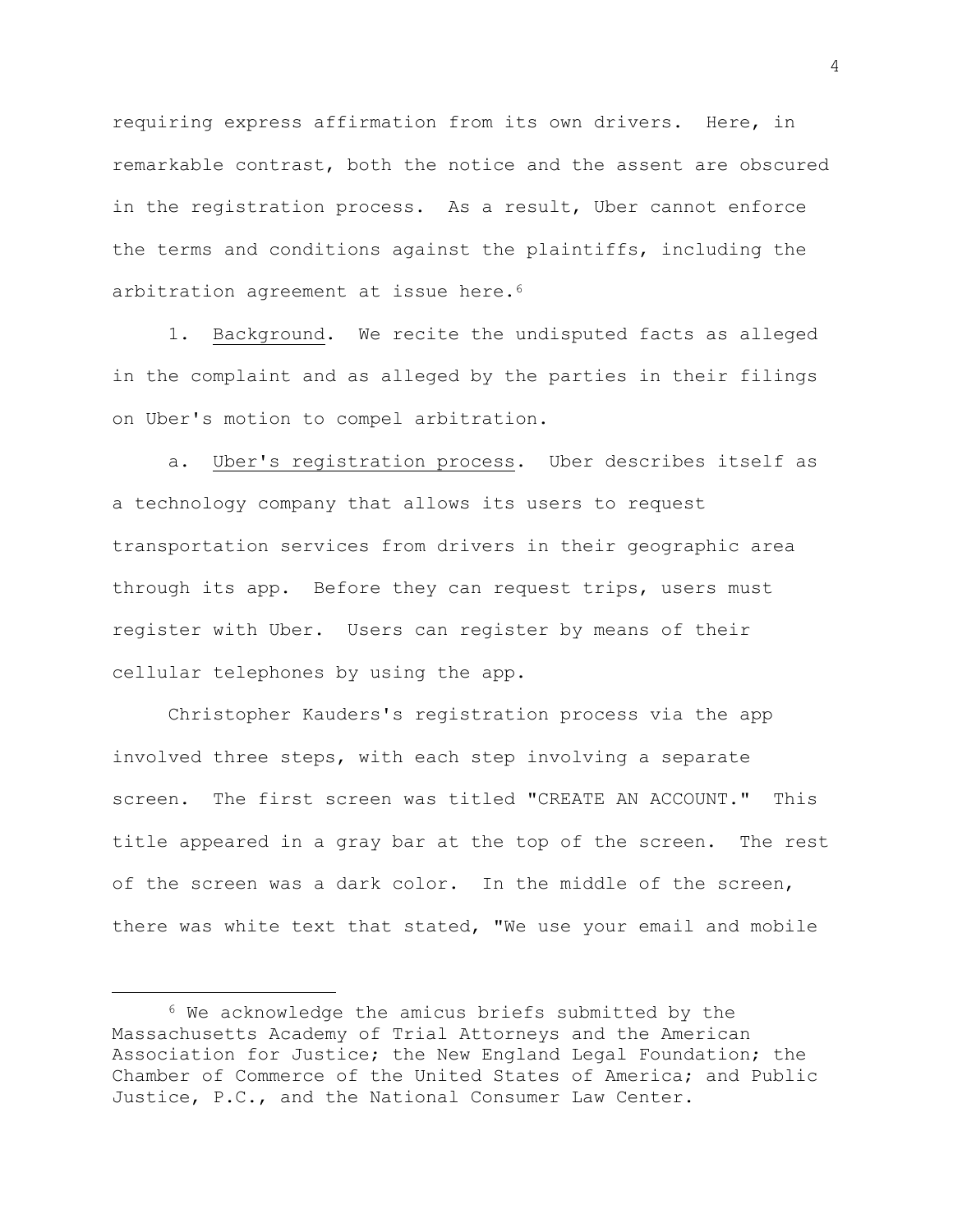number to send you ride confirmations and receipts." Below the text, a keypad appeared by which the user could enter the required information. On this screen, the user was required to enter an e-mail address, a mobile telephone number, and a password. Once the user entered this information, a button in the top right corner of the screen that stated "NEXT" was enabled. All of the information was provided on a single screen; there was no need for the user to scroll to review any information. The user was required to press (or "click") "NEXT" to move to the second screen.

The second screen was titled "CREATE A PROFILE." The title again appeared in a gray bar at the top of the screen. On this screen, which has a similar dark background, the user was required to enter a first and last name and had the option to add a photograph. In the middle of this screen, white text stated, "Your name and photo helps your driver identify you at pickup." As with the first screen, a keypad appeared with which the user could enter the requested information. Also like the first screen, a button in the top right corner that stated "NEXT" was enabled once the user entered the required information.

The third screen was titled "LINK PAYMENT." Like the first two screens, the third screen had a dark background with a gray bar across the top. Under the gray bar, there was a white,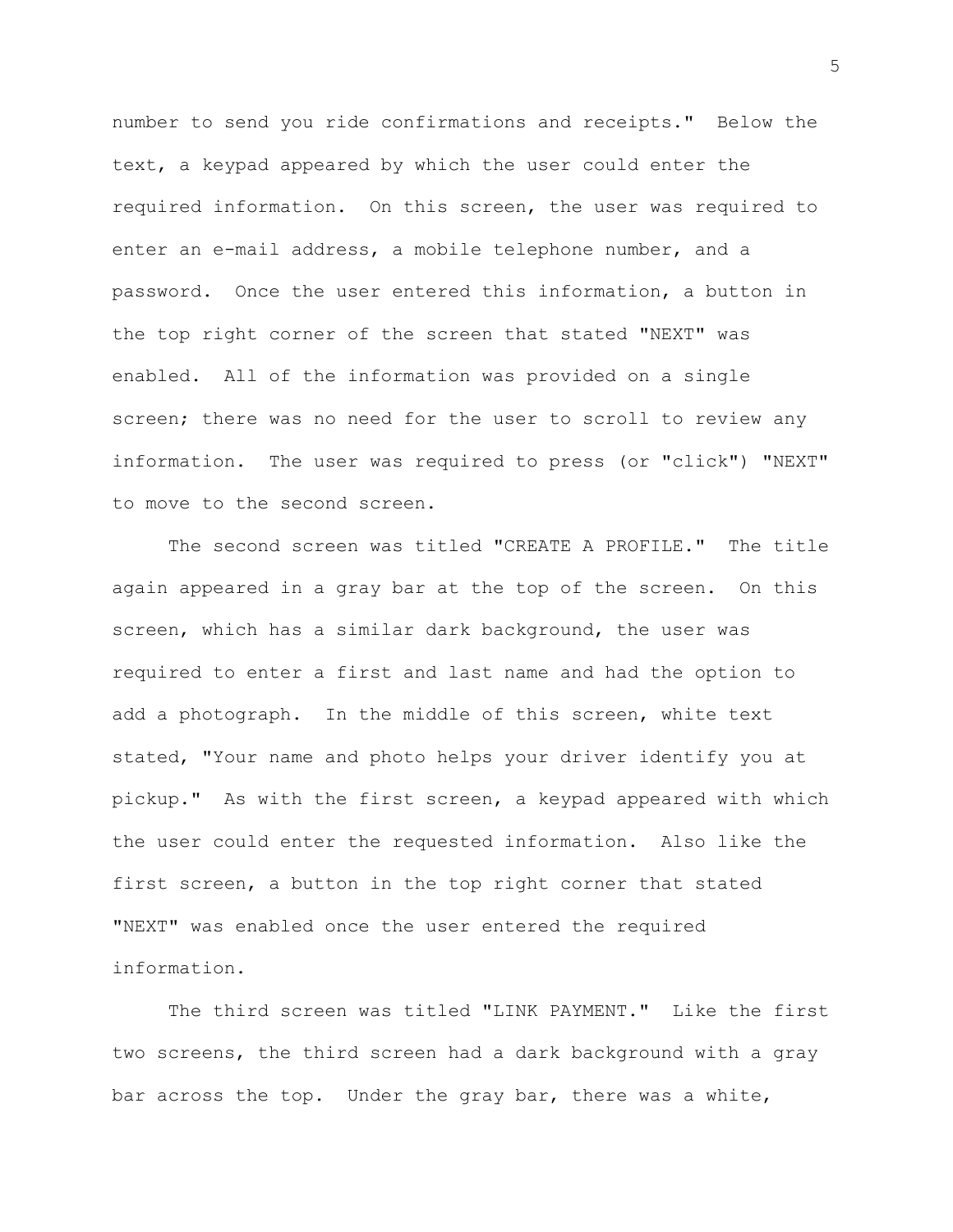rectangular field in which the user was required to enter a credit card number. Under the box, white, boldface text stated "scan your card" and "enter promo code." In the middle of the screen, below the word "OR" in white text, there was a large, dark button labeled "PayPal" that provided another mechanism for entering payment information.<sup>7</sup>

At the bottom of the screen, there was white text that stated, "By creating an Uber account, you agree to the Terms & Conditions and Privacy Policy." This text was oddly divided into two parts. The first part of the sentence, which informed the user, "By creating an Uber account, you agree to the," was far less prominently displayed than the words "Terms & Conditions and Privacy Policy," which followed. The second part of the sentence -- "Terms & Conditions and Privacy Policy" - was in a rectangular box and in boldface font. According to Uber, this presentation was used to indicate that the box was a clickable hyperlink. If a user clicked this box, the user would be taken to a screen that contained other clickable buttons, labeled "Terms & Conditions" and "Privacy Policy." Once at this linked screen, if the user clicked the "Terms & Conditions" button, the terms and conditions would appear on the screen.

<sup>7</sup> PayPal is an Internet payment service. See Cullinane II, 893 F.3d at 58 n.5, citing United States v. Frechette, 583 F.3d 374, 377 n.1 (6th Cir. 2009), cert. denied, 562 U.S. 1053 (2010).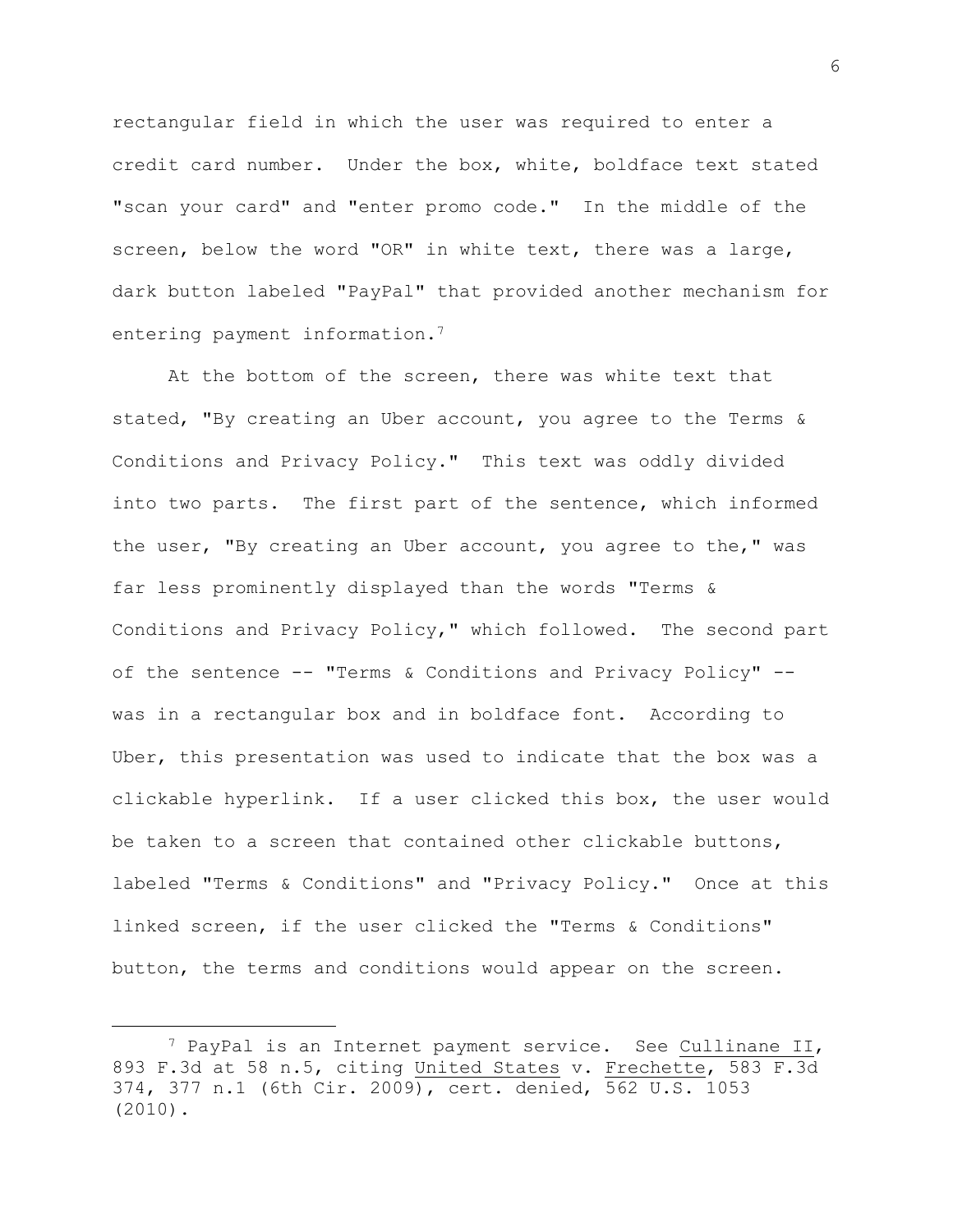If the user interacted with the rectangular field at the top of the third screen, a number keypad appeared in the bottom half of the screen. The user could use the number keypad to enter credit card information. Once this keypad appeared, the white text and the link from the bottom of the screen moved to the middle of the screen between the rectangular box and the keypad. After a user filled in the credit card information, a button labeled "DONE" became clickable in the top right corner. Once the user clicked "DONE," the user completed the account creation process.

Using this process, Christopher Kauders registered with Uber through the app on June 27, 2014. He used a cellular telephone to do so. Hannah Kauders registered with Uber sometime around October 2015.<sup>8</sup>

b. Uber's terms and conditions.<sup>9</sup> Uber's terms and conditions are extensive and far reaching, touching on a wide

<sup>8</sup> There is nothing in the record indicating that Hannah Kauders's registration process differed in any way from the process described above. We therefore assume that both plaintiffs registered with Uber through the same process.

<sup>9</sup> Because the plaintiffs registered at different times, and because of when the alleged incidents occurred, there are multiple versions of the terms and conditions in the record before us. Our discussion of the terms and conditions focuses on the version that was in effect when Christopher Kauders first registered with Uber through the app, as this version would have been the version that would have been available to Christopher Kauders had he attempted to review them during the registration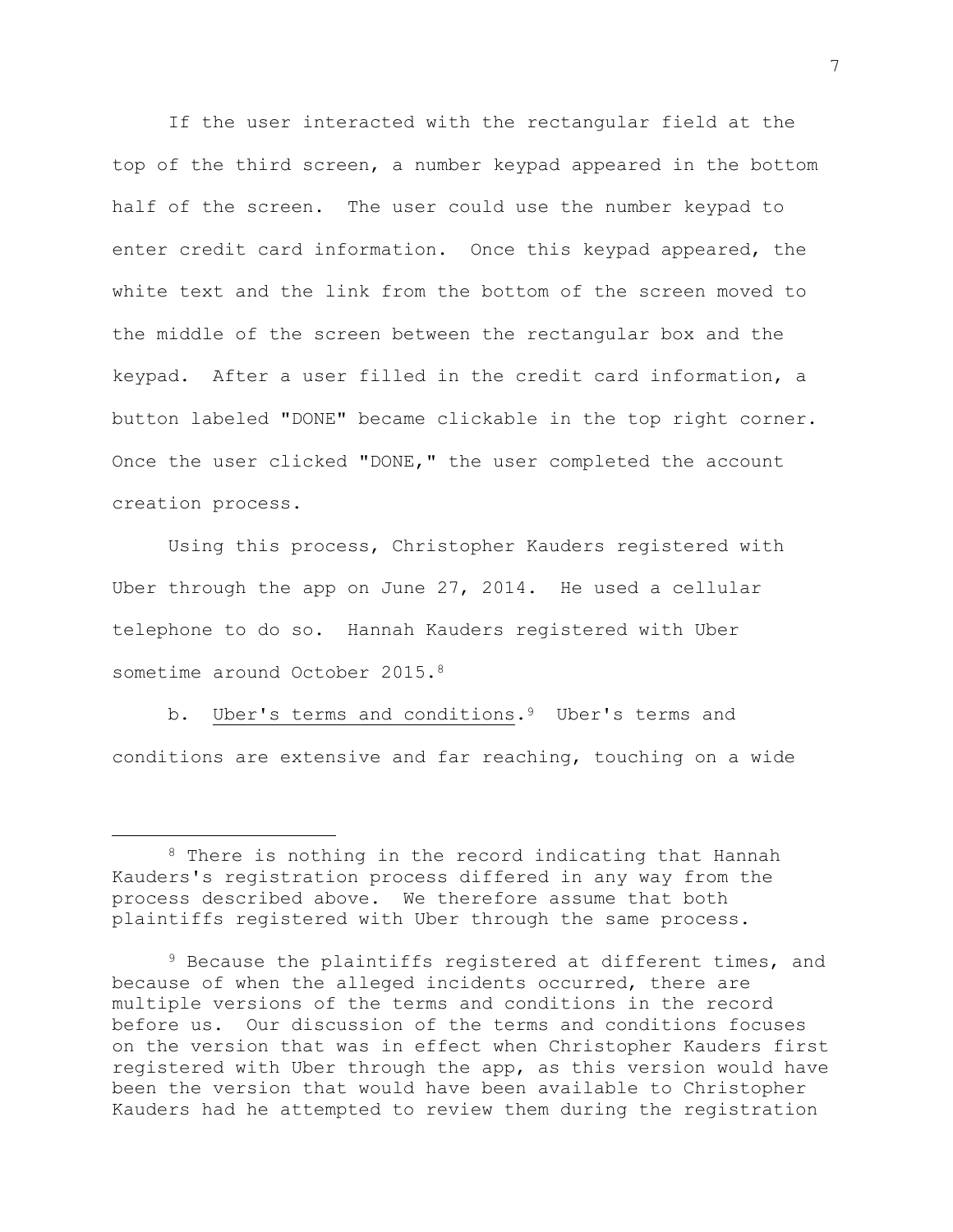variety of topics. Uber can amend the terms and conditions whenever it wants and without notice to the users that have already agreed to them. In fact, under the terms and conditions, the burden is on the user to frequently check to see if any changes have been made.<sup>10</sup> Yet, even if a user somehow detects a change, there is no way for the user to object to or contest any of the changes, as the changes are automatically binding on the user.

The terms and conditions contain numerous provisions, many of which are extremely favorable to Uber. There is a broad limitation of liability provision. This provision purports to release Uber from all liability for

"ANY INDIRECT, PUNITIVE, SPECIAL, EXEMPLARY, INCIDENTAL, CONSEQUENTIAL OR OTHER DAMAGES OF ANY TYPE OR KIND (INCLUDING PERSONAL INJURY, LOSS OF DATA, REVENUE, PROFITS, USE OR OTHER ECONOMIC ADVANTAGE). [UBER] SHALL NOT BE LIABLE FOR ANY LOSS, DAMAGE OR INJURY WHICH MAY BE INCURRED BY YOU . . . . YOU EXPRESSLY WAIVE AND RELEASE [UBER] FROM ANY AND ALL ANY [sic] LIABILITY, CLAIMS OR DAMAGES ARISING

process. Most of the provisions discussed above appear in each of the versions in the record.

<sup>10</sup> We note that the United States Court of Appeals for the Ninth Circuit has held that a provision in terms of use providing for unilateral changes without notice to the other parties is unenforceable. See Douglas v. United States Dist. Court for the Cent. Dist. of Cal., 495 F.3d 1062, 1066 (9th Cir. 2007) (per curiam), cert. denied sub nom. Talk America, Inc. v. Douglas, 552 U.S. 1242 (2008) ("a party can't unilaterally change the terms of a contract; it must obtain the other party's consent before doing  $so. . . .$  Even if [a user's] continued use of [a] service could be considered assent, such assent can only be inferred after he received proper notice of the proposed changes").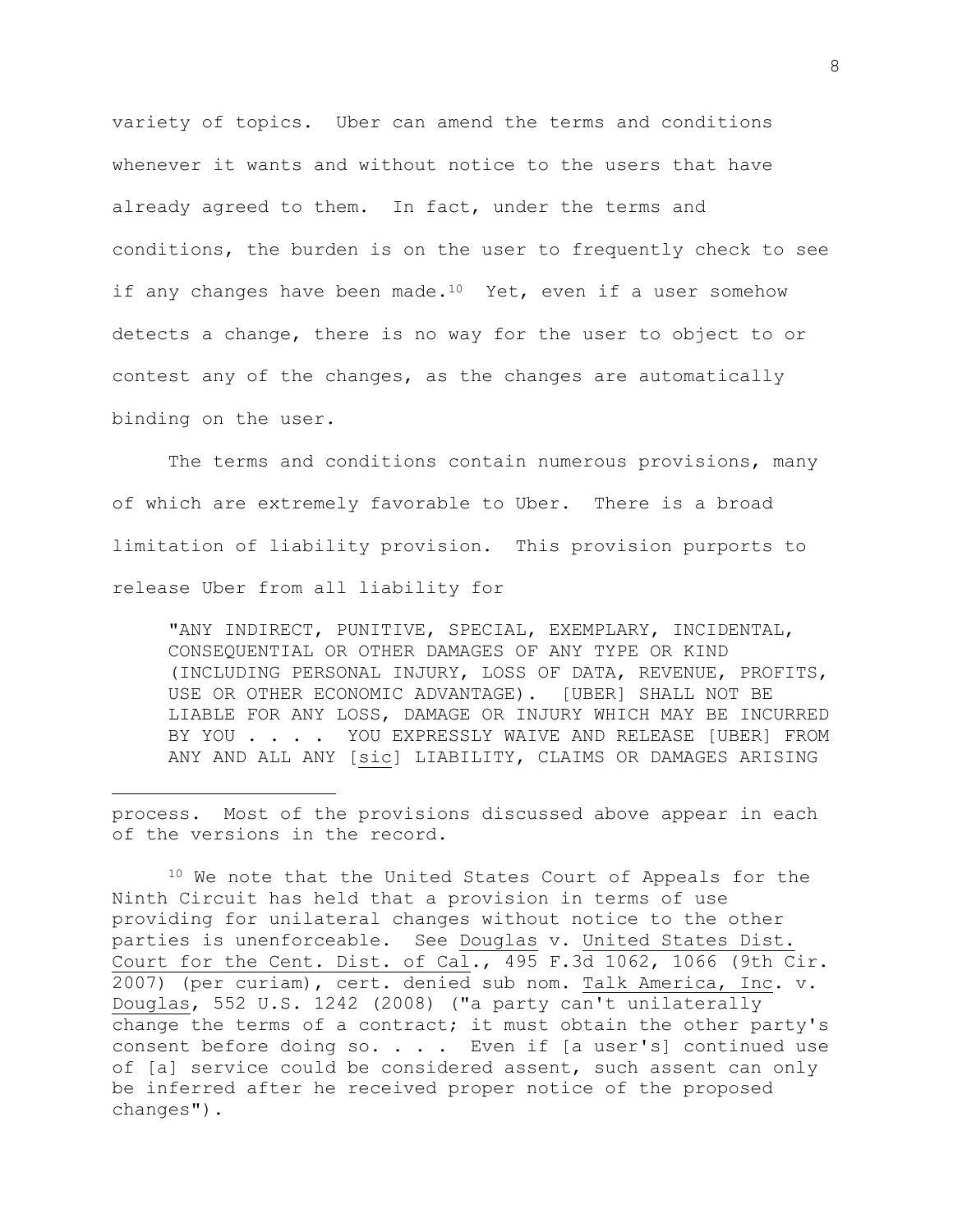FROM OR IN ANY WAY RELATED TO THE THIRD PARTY TRANSPORTATION PROVIDER."

As the judge below recognized, this provision "totally extinguishes any possible remedy" against Uber. $11$ 

Uber also seeks to separate itself entirely from the drivers providing the ride services. The terms and conditions state in capital letters:

"[UBER] DOES NOT PROVIDE TRANSPORTATION SERVICES, AND [UBER] IS NOT A TRANSPORTATION CARRIER. IT IS UP TO THE THIRD PARTY TRANSPORTATION PROVIDER, DRIVER OR VEHICLE OPERATOR TO OFFER TRANSPORTATION SERVICES WHICH MAY BE SCHEDULED THROUGH USE OF THE APPLICATION OR SERVICE. [UBER] OFFERS INFORMATION AND A METHOD TO OBTAIN SUCH THIRD PARTY TRANSPORTATION SERVICES, BUT DOES NOT AND DOES NOT INTEND TO PROVIDE TRANSPORTATION SERVICES OR ACT IN ANY WAY AS A TRANSPORTATION CARRIER, AND HAS NO RESPONSIBILITY OR LIABILITY FOR ANY TRANSPORTATION SERVICES PROVIDED TO YOU BY SUCH THIRD PARTIES."

The terms and conditions also include a strict no-refund policy. They disclaim all warranties "to the maximum extent permitted by law," including any warranties as to the "reliability, safety, timeliness, [or] quality" of any services Uber provides. There is also a broad indemnification provision, under which a user must indemnify Uber for all costs Uber incurs arising out of a user's "violation or breach of any term of this Agreement or any applicable law or regulation," "violation of

 $11$  The judge also held that this provision was unenforceable insofar as it released or waived the right to recover the type of statutory damages sought by Christopher Kauders. This part of the order is not before us in this appeal.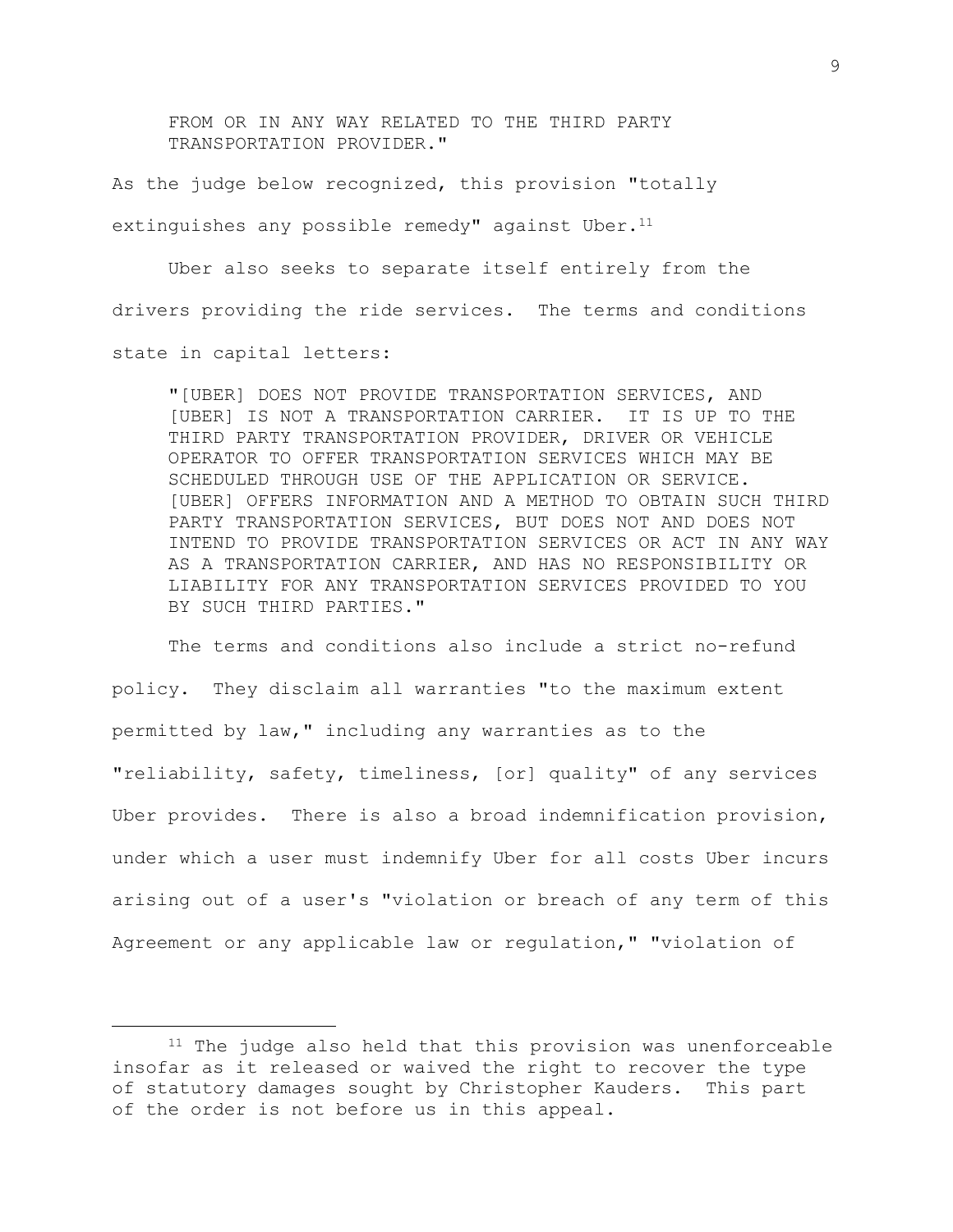any rights of any third party," or the "use or misuse of the Application or Service."<sup>12</sup>

A user must also provide Uber with "whatever proof of identity [it] may reasonably request." Uber can monitor user access to or use of its service or the app, and it can provide law enforcement or a government agency with whatever user information it chooses. Additionally, a user cannot "use the Service or Application to cause nuisance, annoyance or inconvenience."

The "Dispute Resolution" section appears near the end of the terms and conditions. It provides that "any dispute, claim or controversy arising out of or relating to this Agreement . . . will be settled by binding arbitration." The terms and conditions describe the procedures to be used in the arbitration. The terms and conditions also mandate that "[t]he arbitrator's award damages must be consistent with the terms of the 'Limitation of Liability' section above as to the types and the amounts of damages for which a party may be held liable."

<sup>12</sup> Uber invoked the indemnification provision in this case. In arbitration, Uber brought a counterclaim for breach of contract against the plaintiffs, alleging that they committed a breach of the terms and conditions by commencing a lawsuit and pursuing litigation in court against Uber. Through this counterclaim, Uber sought to recover the "substantial unnecessary costs and fees" it incurred litigating the plaintiffs' lawsuit.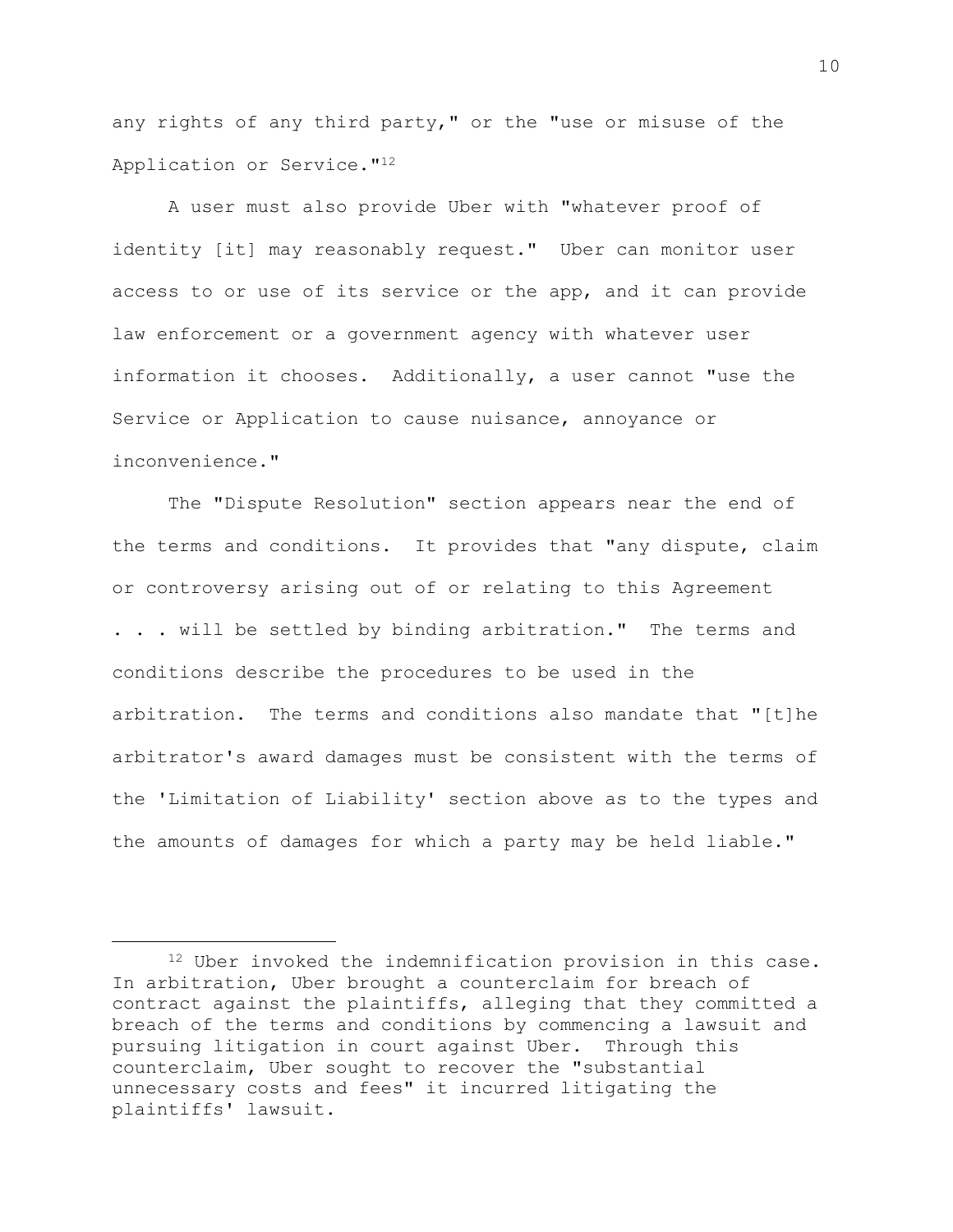If Uber makes changes to the dispute resolution section, the user has thirty days in which to object to the changes.<sup>13</sup>

c. Procedural history. The plaintiffs filed a complaint in the Superior Court in Suffolk County in 2016. They alleged that Uber, through its drivers, unlawfully discriminated against Christopher Kauders on the basis that he is blind and accompanied by a guide dog. Uber moved to compel arbitration in June 2017, relying in part on a Federal District Court decision in Cullinane that held that Uber's terms and conditions, and specifically the arbitration provision, were enforceable. See Cullinane vs. Uber Techs., Inc., U.S. Dist. Ct., No. 14-14750- DPW (D. Mass. July 11, 2016) (Cullinane I).<sup>14</sup> The plaintiffs opposed arbitration on various grounds, including that the terms and conditions were not enforceable against them because they neither received adequate notice of the existence of the terms

<sup>&</sup>lt;sup>13</sup> These terms and conditions are apparently not uncommon in similar online contracts. See, e.g., Benoliel & Becher, The Duty to Read the Unreadable, 60 B.C. L. Rev. 2255, 2265-2266 (2019) (identifying common provisions); Hartzog, Website Design as Contract, 60 Am. U. L. Rev. 1635, 1642 (2011) (same). This is true even though some of these provisions have been held to be unlawful or unenforceable. See, e.g., Douglas, 495 F.3d at 1066. See also Preston, "Please Note: You Have Waived Everything": Can Notice Redeem Online Contracts?, 64 Am. U. L. Rev. 535, 555 (2015) ("Wrap contracts frequently include disclaimers that actually are unenforceable, and that the drafters know are unenforceable, but are included anyway").

<sup>&</sup>lt;sup>14</sup> As explained infra, this decision would later be reversed by the First Circuit.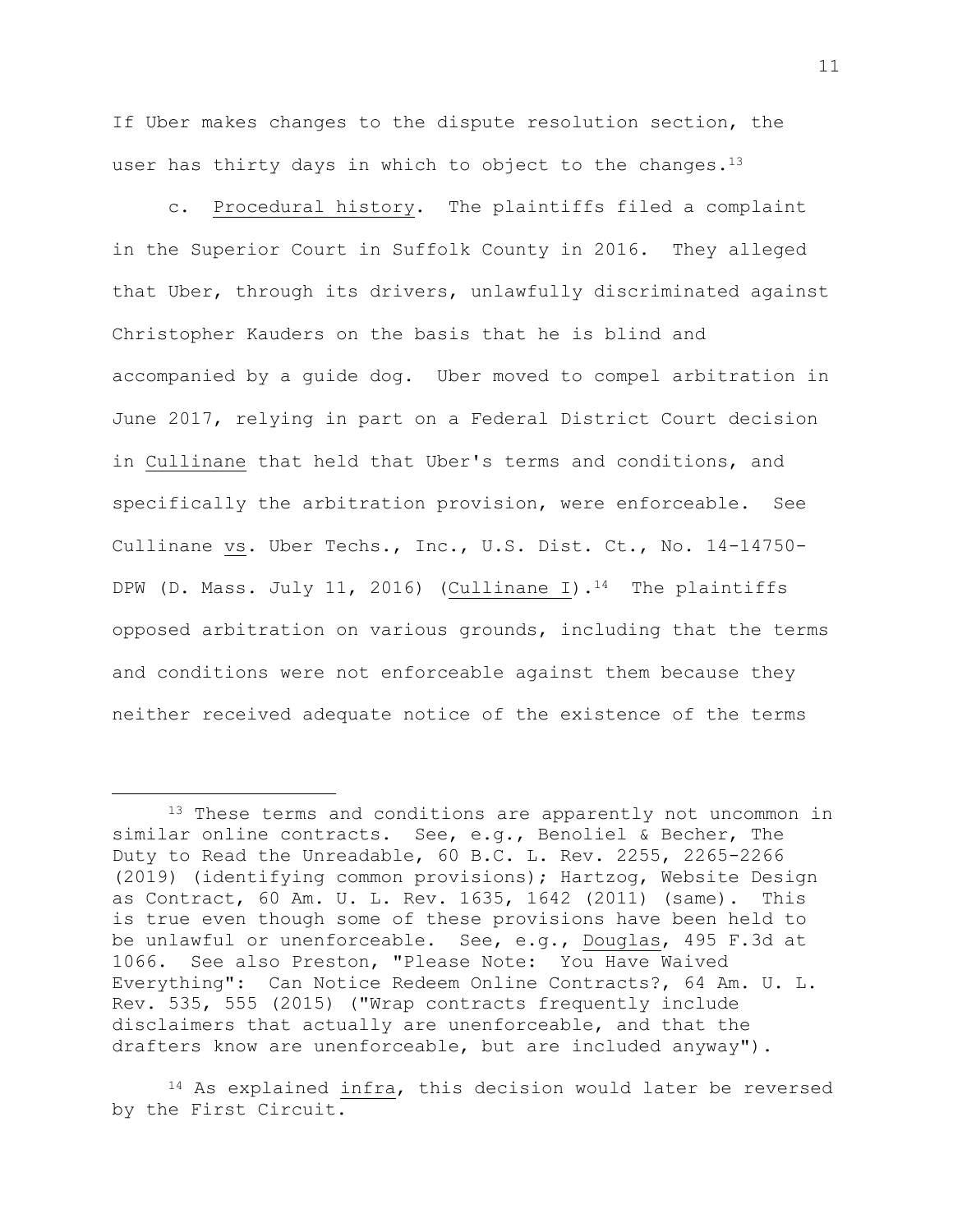and conditions nor assented to them. The Superior Court judge granted Uber's motion to compel, omitting any discussion or analysis of the contract formation issue.<sup>15</sup>

The case proceeded to arbitration in early 2018, and the arbitrator issued the decision on June 4, 2018. Although the arbitrator concluded that Christopher Kauders was the victim of discriminatory acts by the drivers, the arbitrator, relying on agency principles, ruled for Uber on all of the plaintiffs' claims because the drivers were independent contractors, not employees, of Uber, and therefore, Uber was not liable for the drivers' actions. The plaintiffs did not attempt to vacate or modify the arbitrator's award under G. L. c. 251, §§ 12-13.

On June 25, 2018, the First Circuit reversed the District Court's ruling in Cullinane I and held that the same registration process at issue here did not create an enforceable contract under Massachusetts law between Uber and its users as to the terms and conditions. See Cullinane II, 893 F.3d at 64. Specifically, the First Circuit held that Uber failed to provide users with adequate notice of the existence of the terms and the hyperlink to those terms. Id. Despite the relevance of this

<sup>15</sup> The judge also explicitly "retain[ed] jurisdiction to consider whether any eventual arbitration award should preclude further litigation in this case, or whether it should be affirmed or vacated pursuant to G. L. c. 251."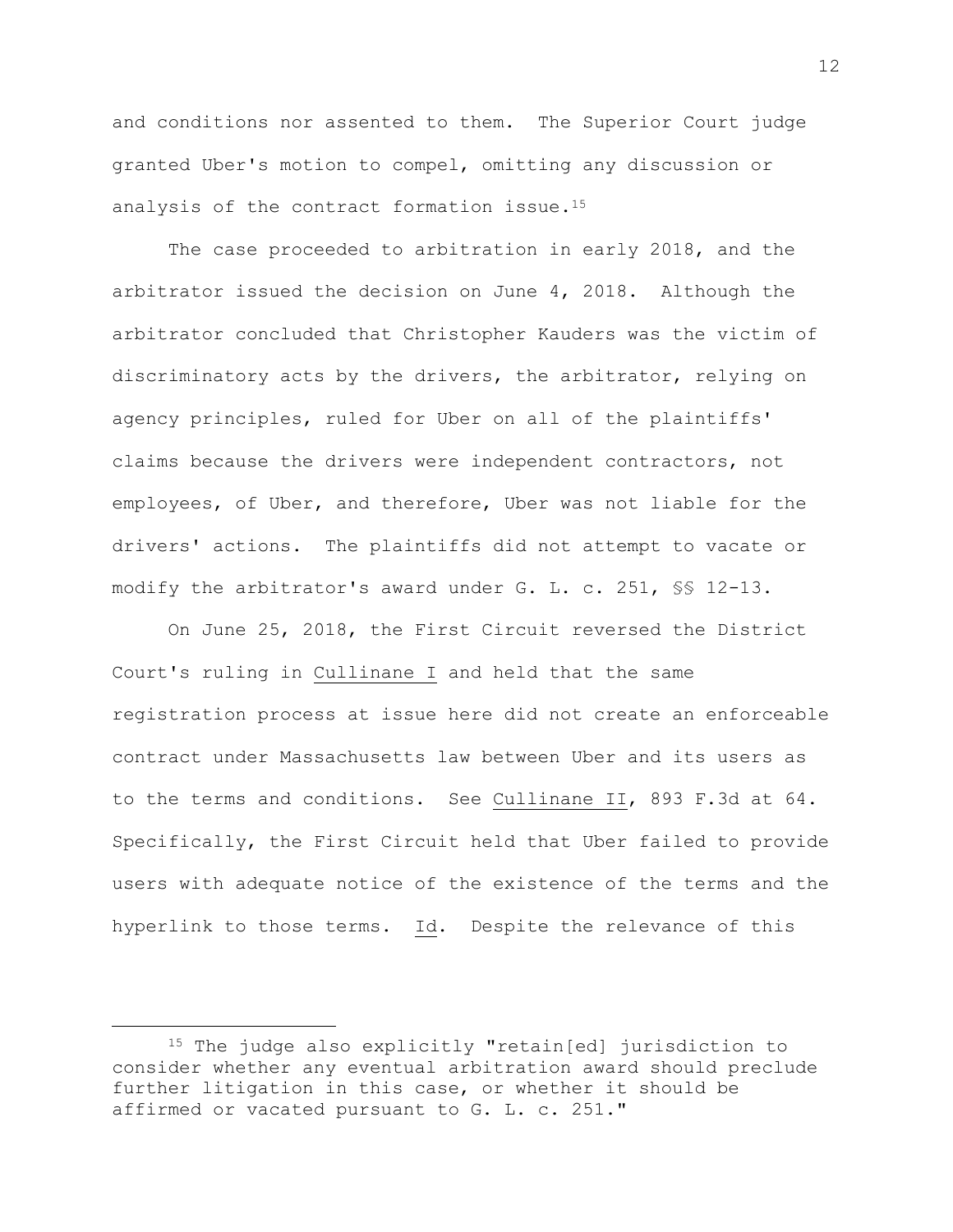decision to this case, the plaintiffs did not raise it with the judge until months later.

On September 4, 2018, Uber filed a motion to confirm the arbitrator's award, and the plaintiffs submitted a one-paragraph response to Uber's motion arguing that they "were forced to arbitration over their objections." On October 25, 2018, at the hearing on the motion to confirm, the plaintiffs reiterated their prior arguments against arbitration and raised the First Circuit's decision in Cullinane II for the first time. In response, the judge indicated to the plaintiffs that they would need to file a motion for reconsideration or a motion to vacate to pursue these arguments further. The judge did not rule on Uber's motion to confirm at that time but instead invited and scheduled briefing on the plaintiffs' forthcoming motion. The plaintiffs then filed a motion for reconsideration seeking to have the court vacate the July 2017 order compelling arbitration.

On January 2, 2019, over six months after the arbitrator issued his award, the judge granted the plaintiffs' motion and vacated the earlier order compelling arbitration on the ground that there was no enforceable agreement to arbitrate. The judge first observed that the original order failed to address the contract formation argument even though the plaintiffs had raised it in their opposition to the motion to compel. The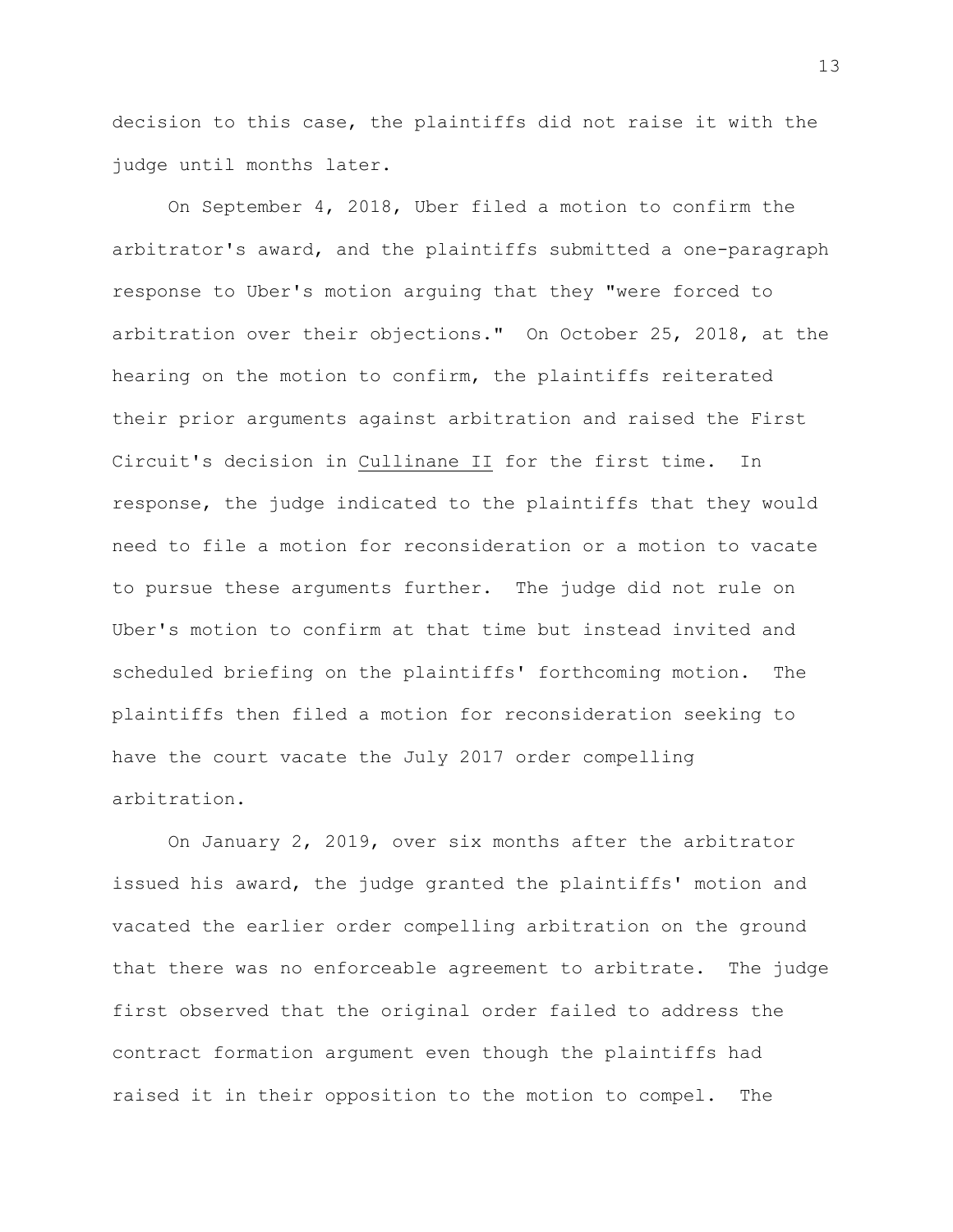judge then concluded that, in light of the Appeals Court's decision in Ajemian v. Yahoo!, Inc., 83 Mass. App. Ct. 565, 575- 577 (2013), S.C., 478 Mass. 169 (2017), cert. denied sub nom. Oath Holdings, Inc. v. Ajemian, 138 S. Ct. 1327 (2018), <sup>16</sup> and the First Circuit's recent decision in Cullinane II, the original order compelling arbitration was error and that no enforceable contract existed. As a result, the judge allowed the plaintiffs' motion for reconsideration, denied Uber's motion to compel arbitration, and denied Uber's motion to confirm the award.<sup>17</sup>

2. Discussion. Uber raises three issues on appeal. First, it argues that we should reverse the judge's order denying Uber's motion to confirm because the plaintiffs did not challenge the arbitrator's award within the thirty-day time frame as required by G. L. c. 251, § 11. Second, Uber argues that the judge lacked the authority to reconsider the earlier ruling because there was no change in fact or law that triggered the ability to reconsider the earlier ruling. Finally, Uber

<sup>16</sup> In Ajemian, 83 Mass. App. Ct. at 575-577, the Appeals Court analyzed whether a forum selection clause and a clause limiting the statute of limitations period for bringing claims against Yahoo!, Inc., were enforceable. The court concluded that nothing in the record before it established that the terms of service were either reasonably communicated or accepted. Id. at 576.

<sup>&</sup>lt;sup>17</sup> Uber appealed, and we transferred the case to this court sua sponte.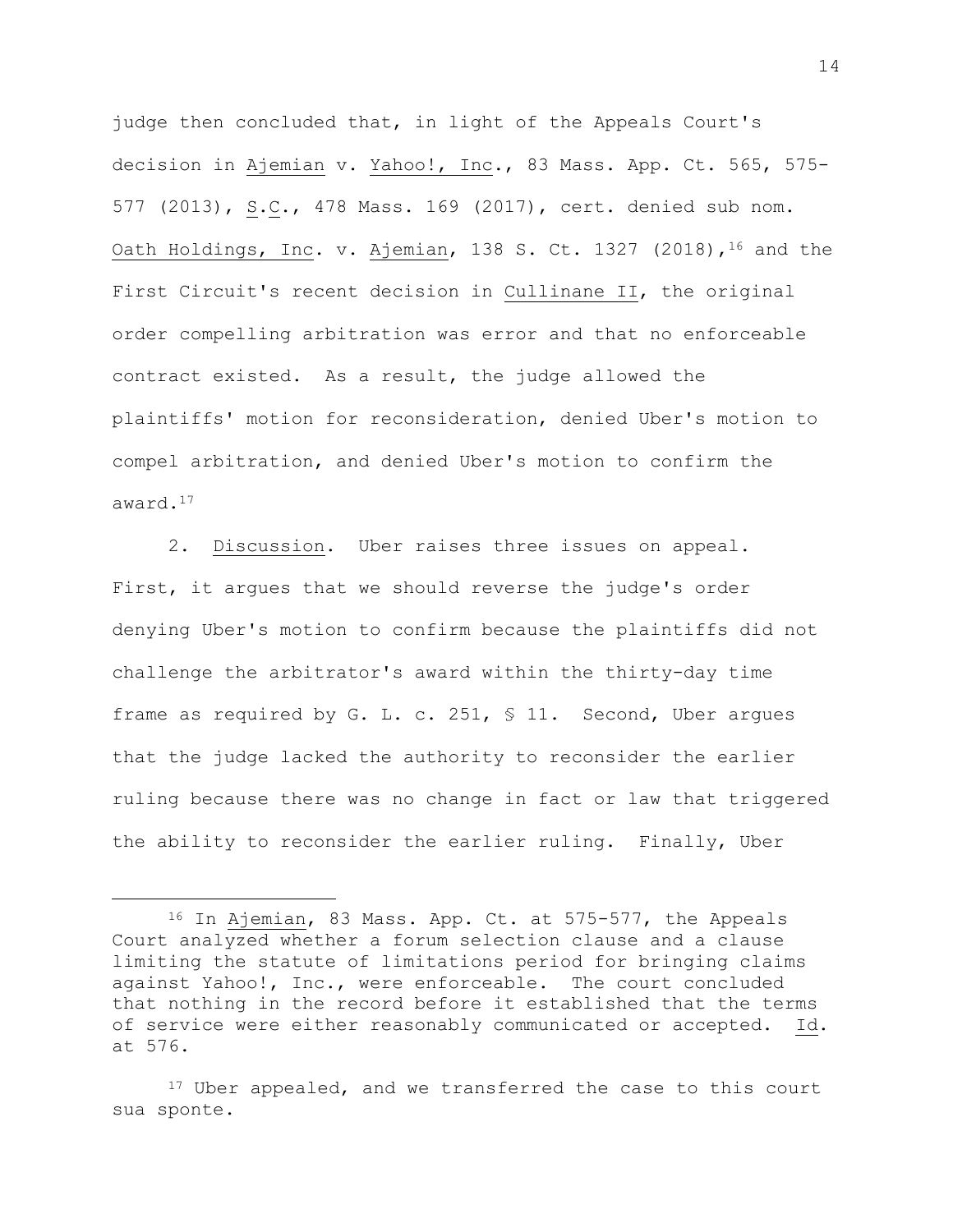argues that we should reverse the judge's order denying Uber's motion to compel because the terms and conditions were an enforceable contract between the parties. We address each issue in turn, ultimately concluding that the arbitrability issue was properly preserved for appeal here. We further conclude that Uber's terms and conditions did not constitute an enforceable contract.

a. Motion to confirm the arbitration award. Uber argues that the judge erred by denying its motion to confirm the arbitration award. It contends that when the plaintiffs failed to move to vacate the award within thirty days, the judge had no choice but to confirm the award. Whether the arbitration award should have been confirmed and whether the statutory time frames in the Massachusetts Arbitration Act (MAA or the act)<sup>18</sup> for postaward challenges apply to the issue of arbitrability in the circumstances here -- where the plaintiffs originally challenged arbitrability and lost but did not revisit the issue in the thirty-day period after the award -- are questions of statutory interpretation, which we review de novo. Dorrian v. LVNV Funding, LLC, 479 Mass. 265, 271 (2018). To answer these

<sup>18</sup> The official title of G. L. c. 251 is the "Uniform Arbitration Act for Commercial Disputes." See St. 1960, c. 374, § 1. We refer to this chapter, as do the parties, as the Massachusetts Arbitration Act or the MAA.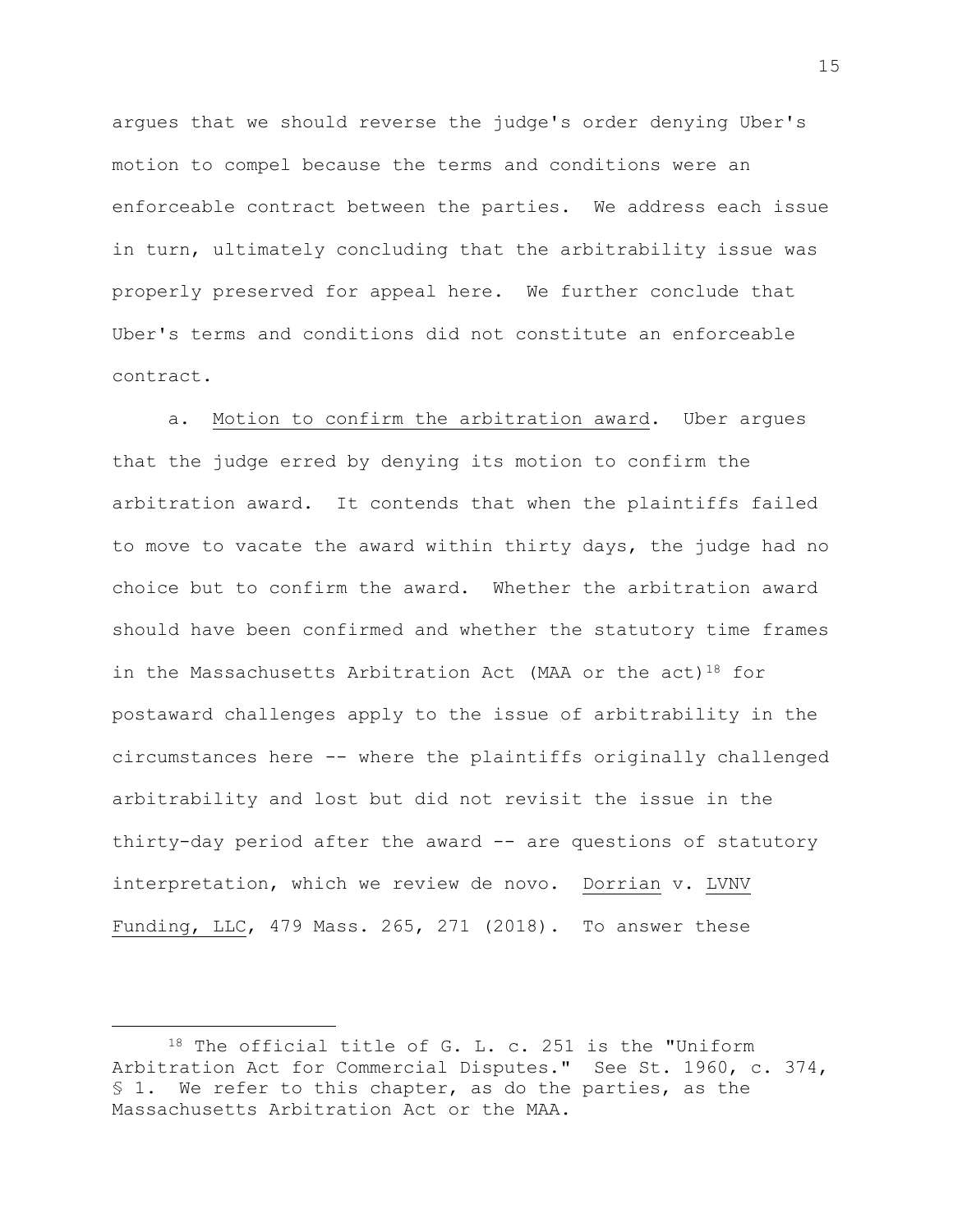questions, it is necessary to go step by step through the MAA and consider its over-all structure and purpose.

General Laws c. 251 governs the enforceability and interpretation of arbitration agreements. Pursuant to § 2, a party can file a motion for an order compelling arbitration. See G. L. c. 251, § 2. The trial court judge must then determine whether an enforceable agreement to arbitrate exists. If the judge denies a motion to compel arbitration, the act permits the moving party to take an interlocutory appeal from that order. G. L. c. 251, § 18 (a)  $(1)$ .<sup>19</sup> On the other hand, if the court grants the motion and compels arbitration, that order is not immediately appealable. See School Comm. of Agawam v.

- <sup>19</sup> General Laws c. 251, § 18, provides:
- "(a) An appeal may be taken from:

L,

- "(1) an order denying an application to compel arbitration made under [§ 2 (a)];
- "(2) an order granting an application to stay arbitration made under [§ 2 (b)];

"(3) an order confirming or denying confirmation of an award;

"(4) an order modifying or correcting an award;

"(5) an order vacating an award without directing a rehearing; or

"(6) a judgment or decree entered pursuant to the provisions of this chapter. Such appeal shall be taken in the manner and to the same extent as from orders or judgments in an action."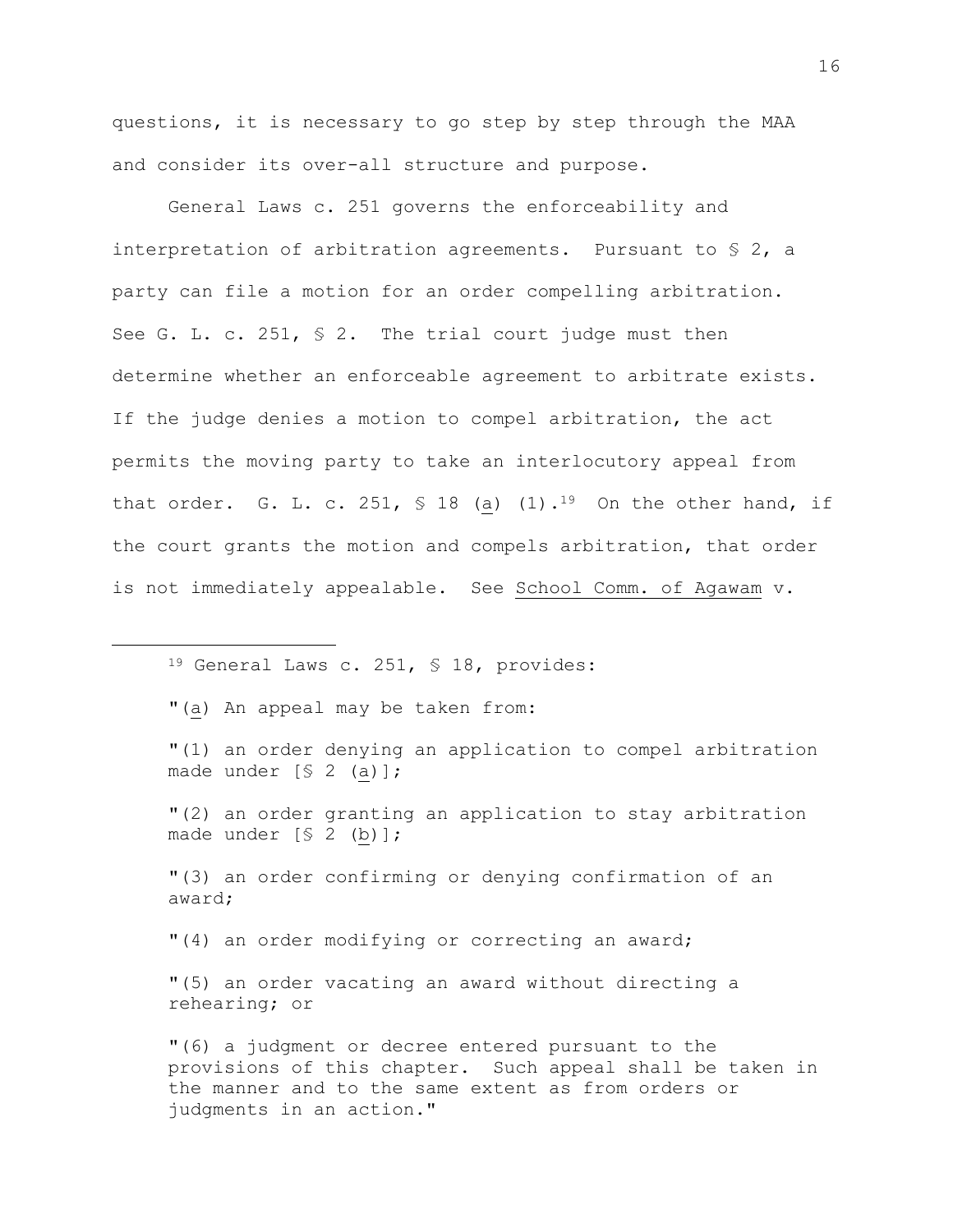Agawam Educ. Ass'n, 371 Mass. 845, 847 (1977) ("The legislative purpose [of G. L. c. 150C] is clear that an arbitration proceeding should not be delayed by an appeal when a judge has concluded that there is an 'agreement to arbitrate' . . . . The issue of arbitrability under the terms of an agreement may be preserved and raised subsequently in a proceeding seeking to vacate the arbitrator's award"); Old Rochester Regional Teacher's Club v. Old Rochester Regional Sch. Dist., 18 Mass. App. Ct. 117, 118 (1984) (same).<sup>20</sup> Instead, a party wishing to challenge an order compelling arbitration must wait until the arbitration is completed and the award is confirmed before challenging the order compelling arbitration on appeal. See G. L. c. 251, § 18 (a) (3), (6).21 See also Weston Sec. Corp. v. Aykanian, 46 Mass. App. Ct. 72, 76 (1998) (party can challenge order compelling arbitration on appeal under § 18).

L,

<sup>&</sup>lt;sup>20</sup> General Laws c. 150C,  $\frac{1}{5}$  1-16, the statute governing arbitration agreements in collective bargaining agreements, contains statutory provisions that are very similar to those provisions in the MAA. Our courts have interpreted the analogous provisions of G. L. c. 150C to those of G. L. c. 251 that are at issue in this case on several occasions. See, e.g., School Comm. of Agawam, 371 Mass. at 847; Old Rochester Regional Teacher's Club, 18 Mass. App. Ct. at 118. These decisions are instructive as we interpret the MAA in this case.

<sup>&</sup>lt;sup>21</sup> The list of orders in § 18 from which an appeal can be taken under the MAA is exhaustive; there is no right to appeal from any order not listed. See Old Rochester Regional Teacher's Club, 18 Mass. App. Ct. at 118.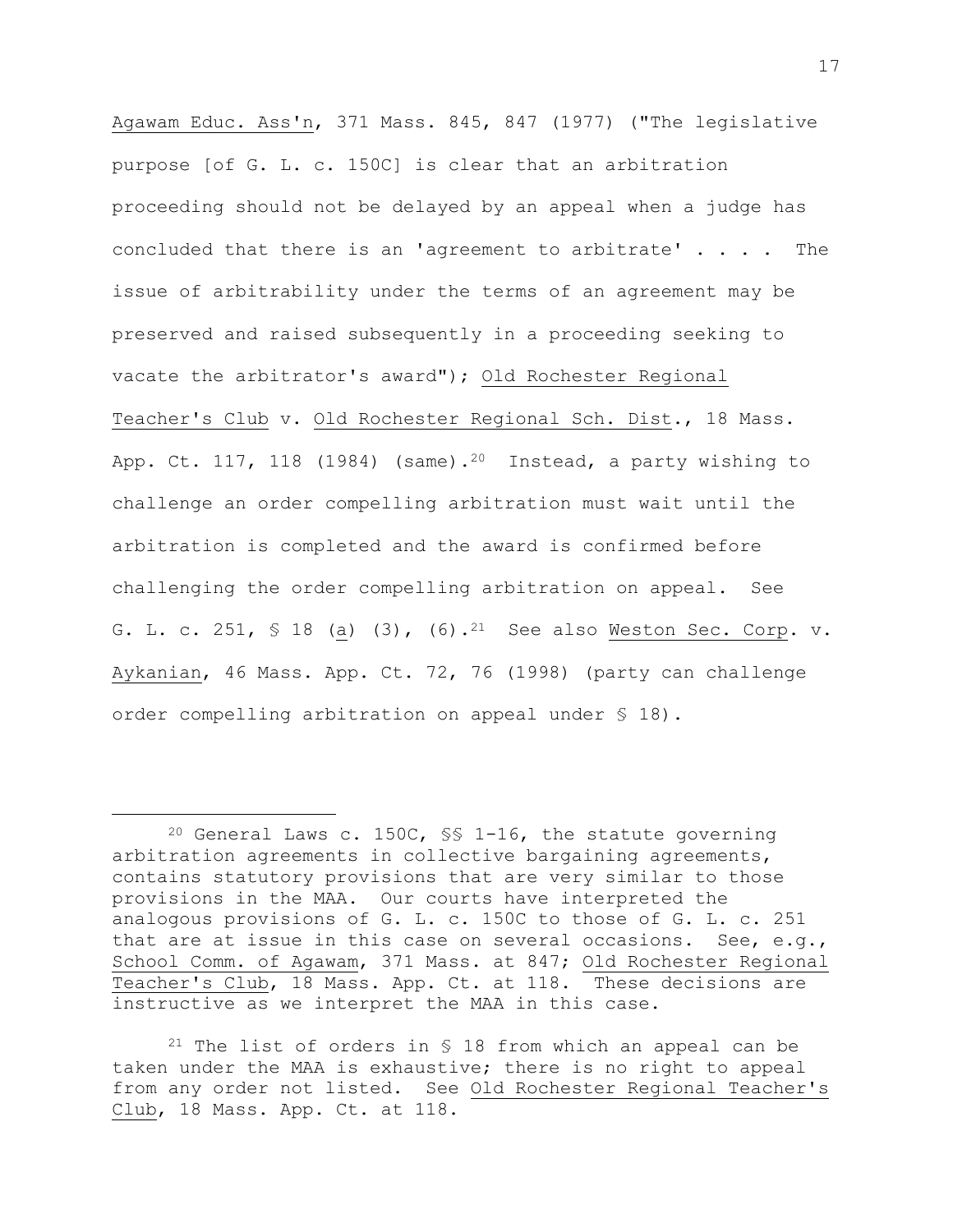This dichotomy, allowing interlocutory appeals of orders denying a motion to compel arbitration but precluding such appeals of orders compelling arbitration, reflects the act's preference for expeditious arbitration once an initial decision on arbitrability is made. The MAA "expresses a strong public policy favoring arbitration as an expeditious alternative to litigation for settling commercial disputes." Miller v. Cotter, 448 Mass. 671, 676 (2007), quoting Home Gas Corp. of Mass., Inc. v. Walter's of Hadley, Inc., 403 Mass. 772, 774 (1989). See also Lumbermens Mut. Cas. Co. v. Malacaria, 40 Mass. App. Ct. 184, 192 (1996), quoting Lawrence v. Falzarano, 380 Mass. 18, 28 (1980) ("The overriding purpose behind the [MAA] is to provide for the expeditious resolution of disputes through a method 'not subject to delay and obstruction in the courts'").

Once the arbitration is completed and the arbitrator issues an award, the MAA sets the procedure for limited judicial review of the award itself. Either party can move to vacate, modify, or correct the award. G. L. c. 251, § 11. More specifically, § 11 provides that "[u]pon application of a party, the court shall confirm an award, unless within the time limits hereinafter imposed grounds are urged for vacating or modifying or correcting the award, in which case the court shall proceed as provided in [§§ 12 and 13]." Both §§ 12 and 13 require that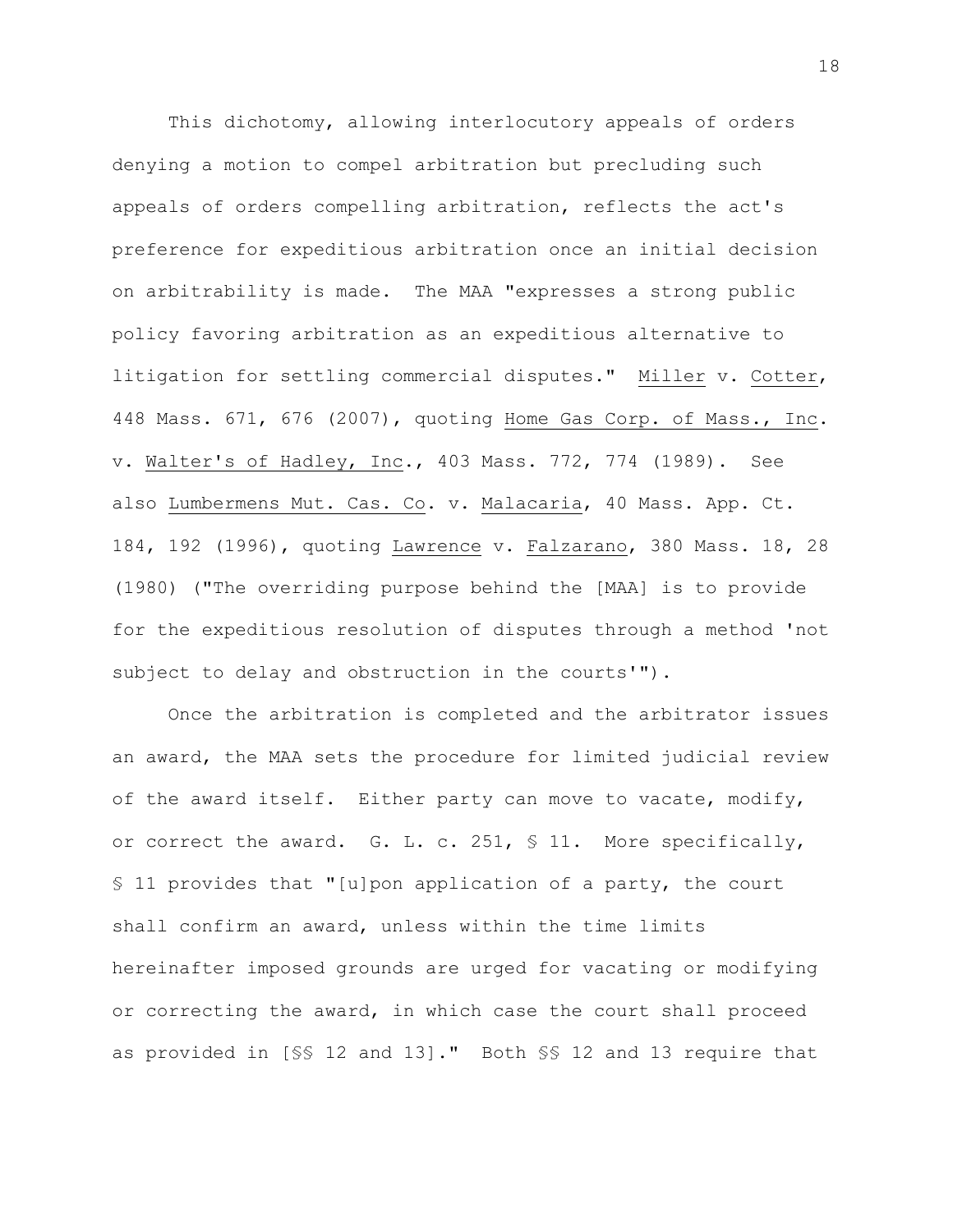any challenge be brought within thirty days of receipt of the award. G. L. c. 251, \$\$ 12 (b), 13 (a).

Section 12 (a) provides the grounds for vacating an award, and § 13 (a) provides the grounds for modifying or correcting an award. These grounds focus on problems with the arbitration and the award itself, such as fraud, partiality of the arbitrator, or miscalculations of figures, and not with whether the order compelling arbitration was appropriate. See G. L. c. 251,  $$S$ 12 (a) (1)-(5) (grounds for vacationg award), 13 (a) (1)-(3)$ (grounds for modifying or correcting award). The statutory language of § 12 is clear on this issue: the court shall only vacate an arbitration award on arbitrability grounds if "there was no arbitration agreement and the issue was not adversely determined in proceedings under [§ 2] and the party did not participate in the arbitration hearing without raising the objection" (emphasis added). G. L. c. 251, § 12 (a) (5). Here, the issue was adversely determined in proceedings under § 2. Consequently, the plaintiffs could not have moved to vacate the award on the issue of arbitrability because the issue had already been decided against them.

The act, as explained above, does not envision relitigation of the arbitrability issue in the trial court after the award is issued because it will further delay final resolution. Rather, it preserves the issue of arbitrability for the appellate courts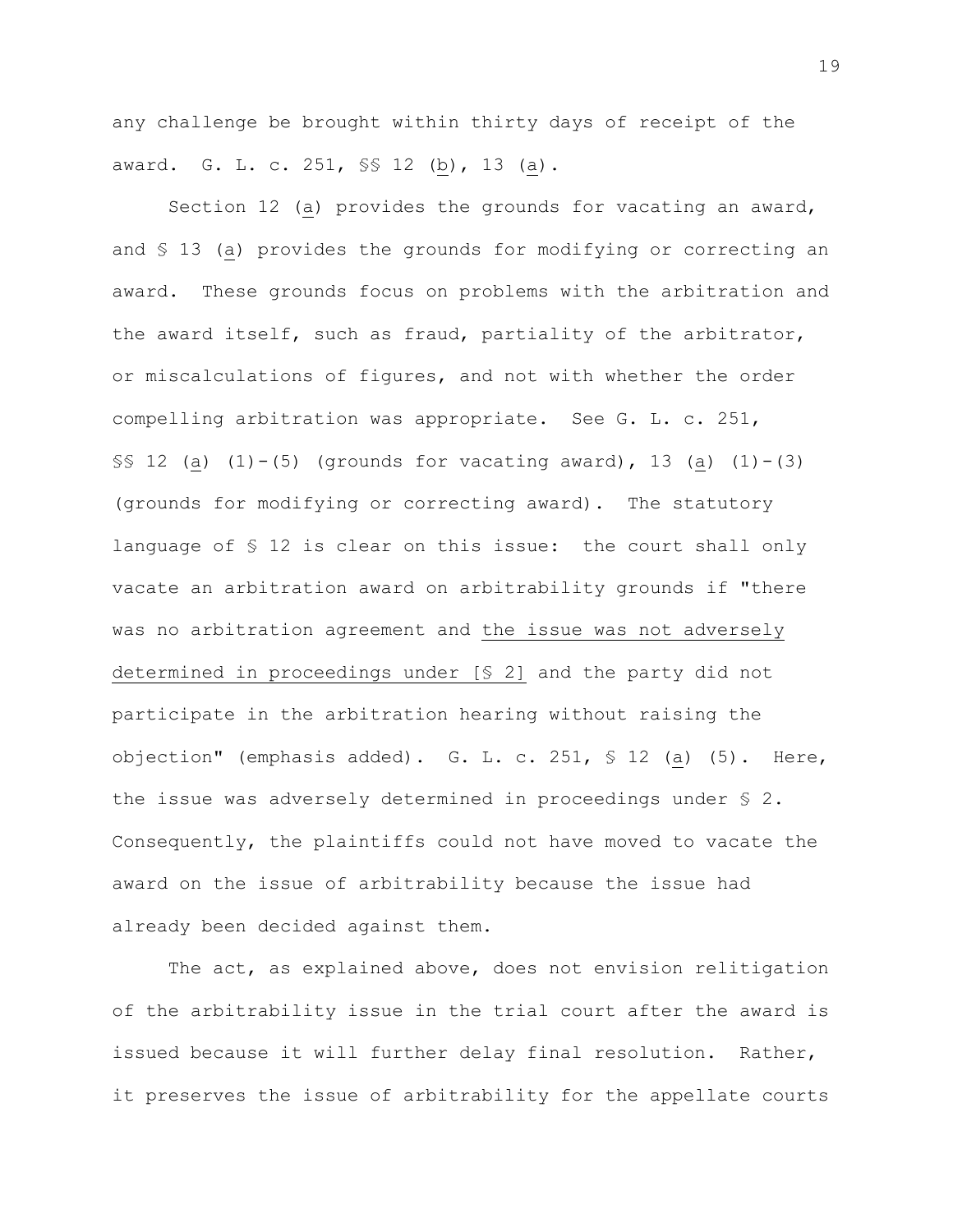after confirmation of the award. Consequently, the judge should have confirmed the arbitration award while expressly stating that the issue of arbitrability was preserved.

Although somewhat unclear, Uber appears to contend further that once the plaintiffs agreed to participate in the arbitration they were bound to raise the arbitrability issue again within the thirty-day time frame or that issue could not be raised on appeal. For support, Uber relies on language in various Federal cases that have wrestled with the question whether participation in arbitration binds plaintiffs who have previously challenged arbitrability to the procedural rules set out in the Federal Arbitration Act (FAA). See, e.g., MCI Telecommunications Corp. v. Exalon Indus., Inc., 138 F.3d 426, 429-431 (1st Cir. 1998); Professional Adm'rs, Ltd. v. Kopper-Glo Fuel, Inc., 819 F.2d 639, 642-643 (6th Cir. 1987). As our statute contains different language, expressly precluding a second arbitrability challenge if it was previously adversely determined, we do not consider participation in the arbitration process as requiring revisitation of the arbitrability issue within the thirty-day time period. That issue is preserved for appeal.

b. Motion for reconsideration. Further complicating the procedural posture of this case is the judge's allowance of a motion for reconsideration on his original order compelling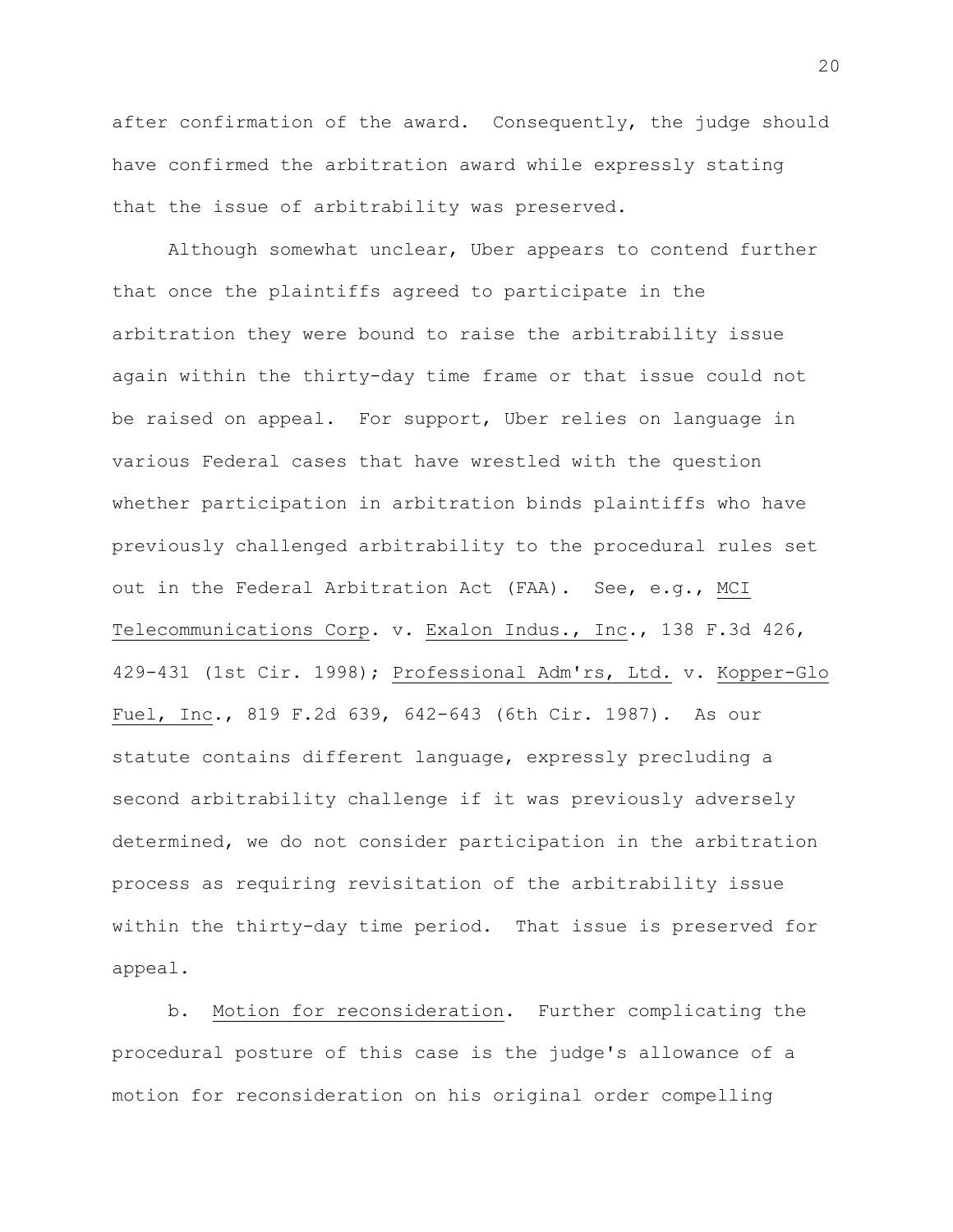arbitration six months after the award and several months after Uber filed its motion to confirm the award. We review a decision on a motion for reconsideration for abuse of discretion. See Piedra v. Mercy Hosp., Inc., 39 Mass. App. Ct. 184, 188 (1995).

Uber argues that the judge abused his discretion in granting the motion for reconsideration because there was no change in fact or law and the motion for reconsideration was untimely.As a general matter, it is well established that a judge retains discretion to reconsider prior rulings and correct errors at any time until a final judgment is entered, regardless of whether there has been a change in fact or law. See, e.g., Hebert A. Sullivan, Inc. v. Utica Mut. Ins. Co., 439 Mass. 387, 401 (2003); Riley v. Presnell, 409 Mass. 239, 242 (1991); Genesis Tech. & Fin., Inc. v. Cast Navigation, LLC, 74 Mass. App. Ct. 203, 206 (2009). We therefore reject Uber's arguments that the judge lacked the ability to reconsider his earlier ruling absent a change in law or fact.

The issue of untimeliness is more complicated. In evaluating whether the judge abused his discretion here, we recognize that the unique history of this case put the judge in a difficult position. The issuance of Cullinane II, a relevant and significant decision, after the parties completed arbitration but before Uber moved to confirm the award,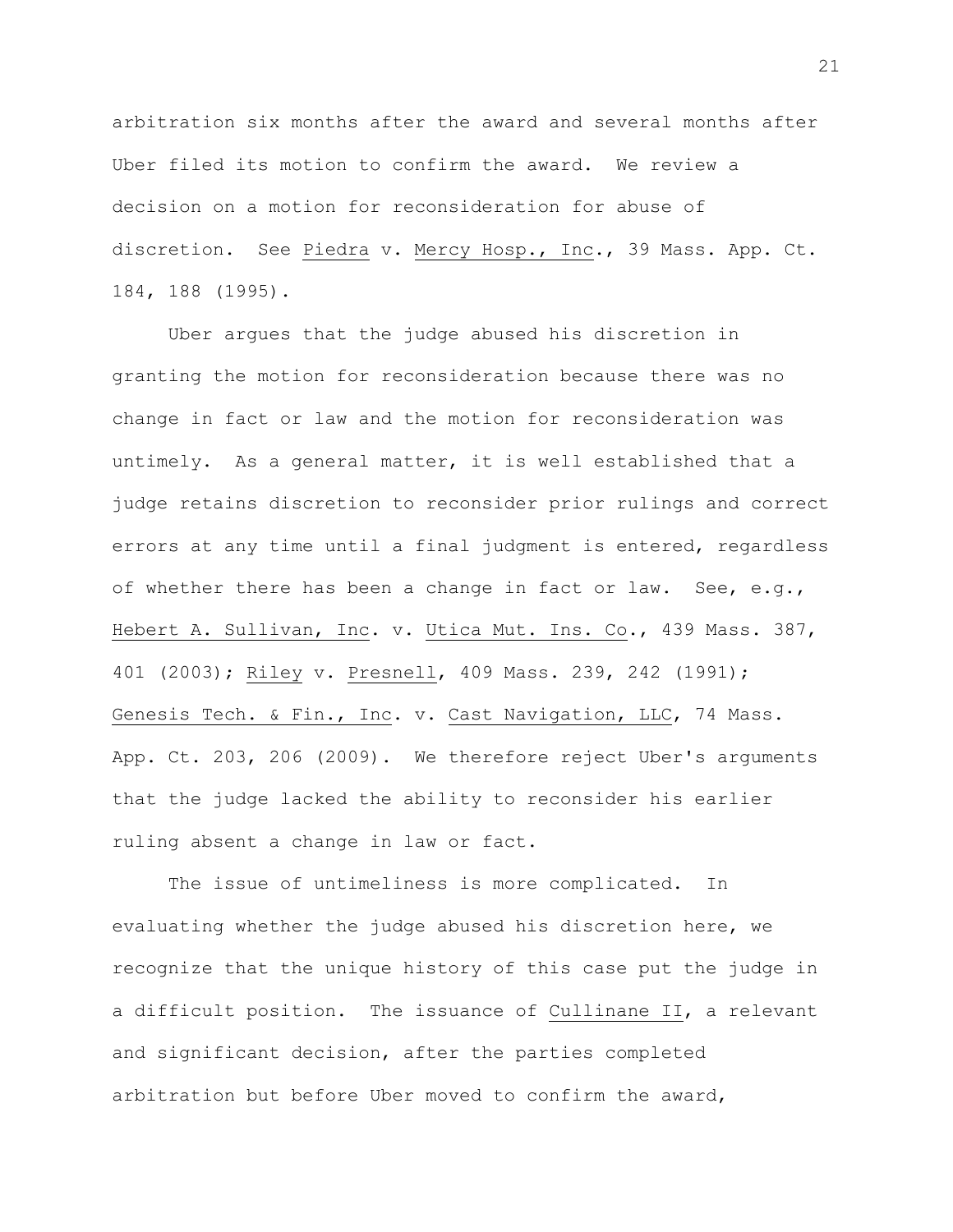understandably led the judge to question whether the original ruling compelling arbitration was correct. At this point, however, the arbitration had been completed. Indeed, by the time it was brought to his attention and decided, six months had passed. Although a judge ordinarily may reconsider a prior decision until a final judgment, once the order to compel arbitration had been issued and the arbitration commenced, the arbitration should have continued without further involvement by the judge. The statute contemplates an initial decision by the judge and then expeditious arbitration for the reasons discussed above. We have made clear that we do not want judges injecting themselves once the arbitration has commenced. See, e.g., School Comm. of Agawam, 371 Mass. at 847. See also Cavanaugh v. McDonnell & Co., 357 Mass. 452, 457 (1970) ("arbitration, once undertaken, should continue freely without being subjected to a judicial restraint which would tend to render the proceedings neither one thing nor the other, but transform them into a hybrid, part judicial and part arbitrational").

At the time the judge decided the motion for reconsideration, he was even further constrained by statute. General Laws c. 251, § 11, expressly provides that "[u]pon application of a party, the court shall confirm an award, unless within the time limits hereinafter imposed grounds are urged for vacating or modifying or correcting the award, in which case the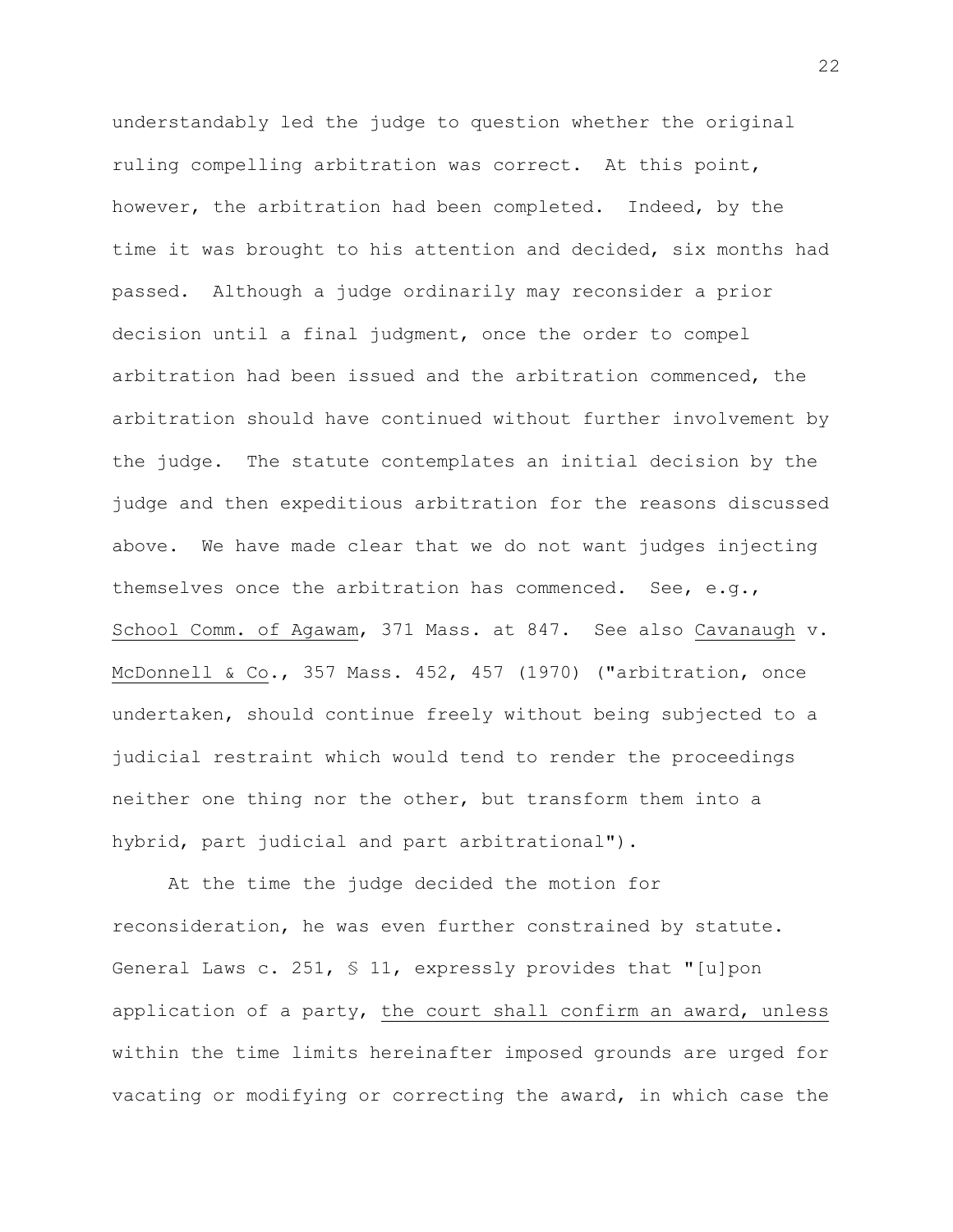court shall proceed as provided in [§§ 12 and 13]." (emphasis added). The use of "shall" is mandatory. Katz, Nannis & Solomon, P.C. v. Levine, 473 Mass. 784, 791 (2016) ("shall confirm" in § 11 "carries no hint of flexibility" [citation omitted]).

Uber applied to confirm the award, and the plaintiffs had not, within thirty days, presented any grounds for vacating, modifying, or correcting the award. Moreover, as described above, § 12 (a) (5) also clearly precluded the plaintiffs from raising the issue of arbitrability again with the trial court, instead leaving that issue for appeal. In these circumstances, Uber was entitled to confirmation of the award, rather than a revisiting and unsettling of the order compelling arbitration by the trial court and the delay that accompanied that review. Requiring the judge to confirm the award in these circumstances results in an expeditious confirmation of the arbitration award that may be challenged on appeal. $22$  We therefore conclude that allowing the motion for reconsideration was an abuse of discretion.<sup>23</sup>

 $22$  In confirming the award, the judge could also have expressed his reservations, highlighting the issue on appeal despite the statutory constraints on his own ability to fix the problem.

 $23$  In the instant case, however, the only significance of allowing the motion for reconsideration is that it essentially made Uber the appealing party, rather than the plaintiffs. As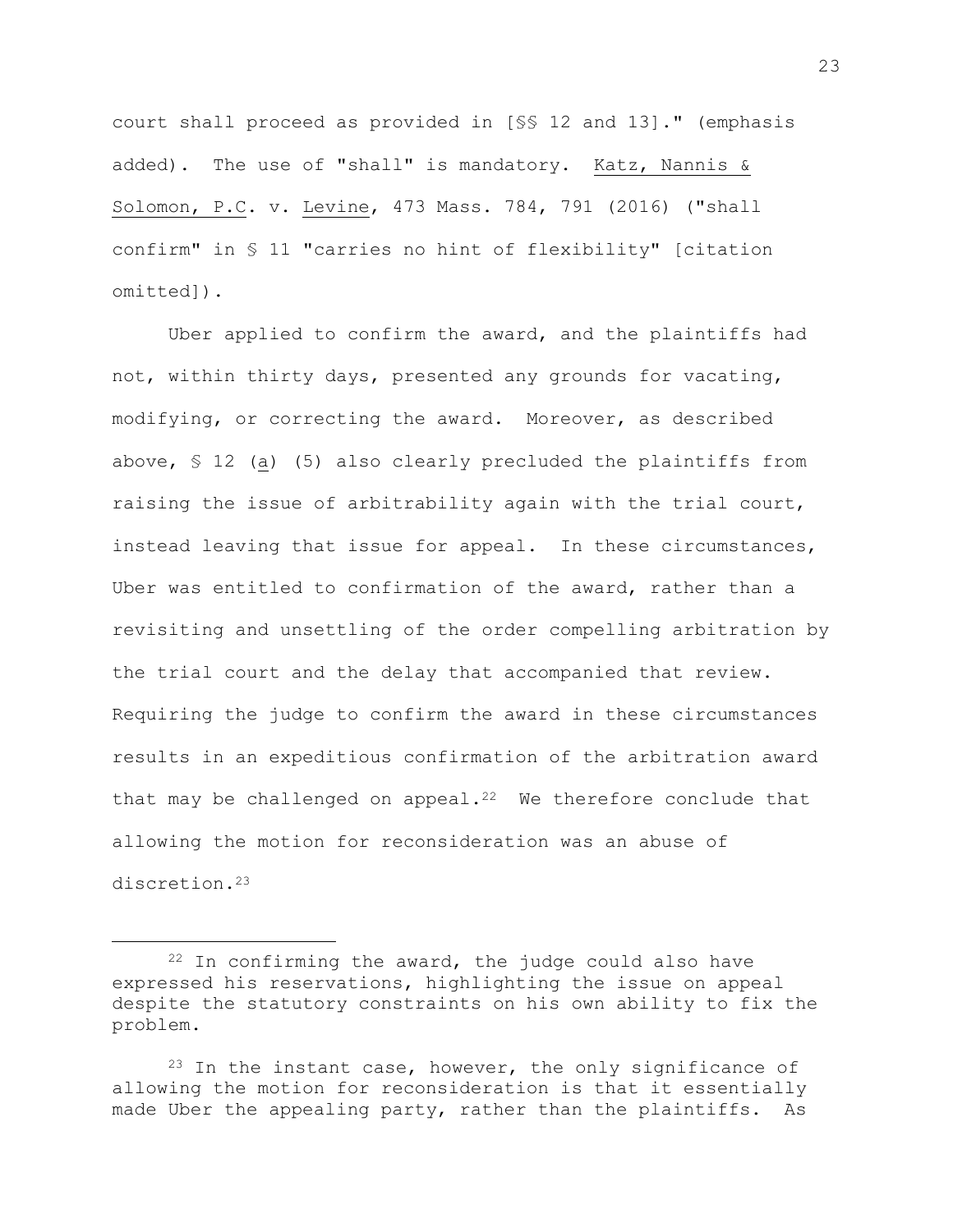c. Enforceability of the terms and conditions. As described above, the enforceability of an arbitration agreement will often be decided by the trial court judge in the first instance and then reviewed on appeal. Because we conclude that the judge abused his discretion in granting the plaintiffs' motion for reconsideration, we ordinarily would remand the case to the Superior Court for further proceedings. In this case, the judge, upon remand, would be required to confirm the award, while at the same time ruling that the issue of arbitrability would be preserved for appeal. The plaintiffs would then undoubtedly appeal on that ground, and the case would be right back before us.

It makes little sense to delay appellate review of the order compelling arbitration in these circumstances. The parties have fully briefed and argued that issue, and it is one that the plaintiffs are entitled to have reviewed by an appellate court. In the interests of judicial economy, therefore, in lieu of a remand, we turn to the major online contract formation issue before us: whether Uber's terms and conditions constitute an enforceable contract with the plaintiffs.

previously explained, the plaintiffs could still appeal the issue of arbitrability.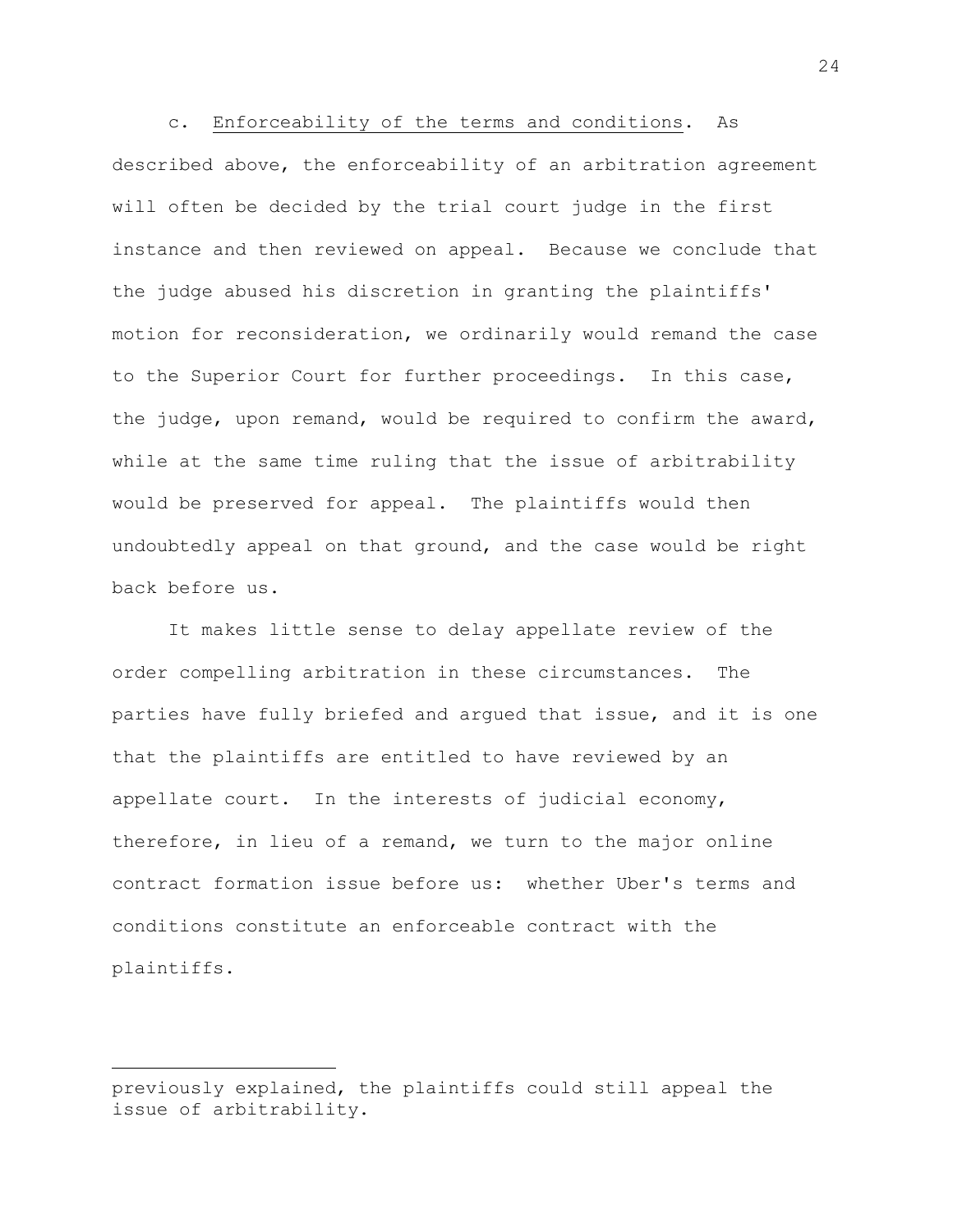i. Legal standard for online contract formation. As the online contract here includes an arbitration agreement, we first recognize that the FAA establishes a "liberal federal policy favoring arbitration agreements." Moses H. Cone Memorial Hosp. v. Mercury Constr. Corp., 460 U.S. 1, 24 (1983). But "this policy [does not] override[] the principle that a court may submit to arbitration only those disputes . . . that the parties have agreed to submit" and "courts may [not] use policy considerations as a substitute for party agreement" (quotation and citation omitted). Granite Rock Co. v. International Bhd. of Teamsters, 561 U.S. 287, 302-303 (2010). Indeed, "[t]he FAA reflects the fundamental principle that arbitration is a matter of contract." Rent-A-Center, W., Inc. v. Jackson, 561 U.S. 63, 67 (2010). "When deciding whether the parties agreed to arbitrate a certain matter . . . courts generally . . . should apply ordinary state-law principles that govern the formation of contracts." First Options of Chicago, Inc. v. Kaplan, 514 U.S. 938, 944 (1995). See Schnabel v. Trilegiant Corp., 697 F.3d 110, 119 (2d Cir. 2012) ("Whether or not the parties have agreed to arbitrate is a question of state contract law"); Chelsea Square Textiles, Inc. v. Bombay Dyeing & Mfg. Co., 189 F.3d 289, 295-296 (2d Cir. 1999) ("[W]hile . . . the FAA preempts state law that treats arbitration agreements differently from any other contracts, it also preserves general principles of state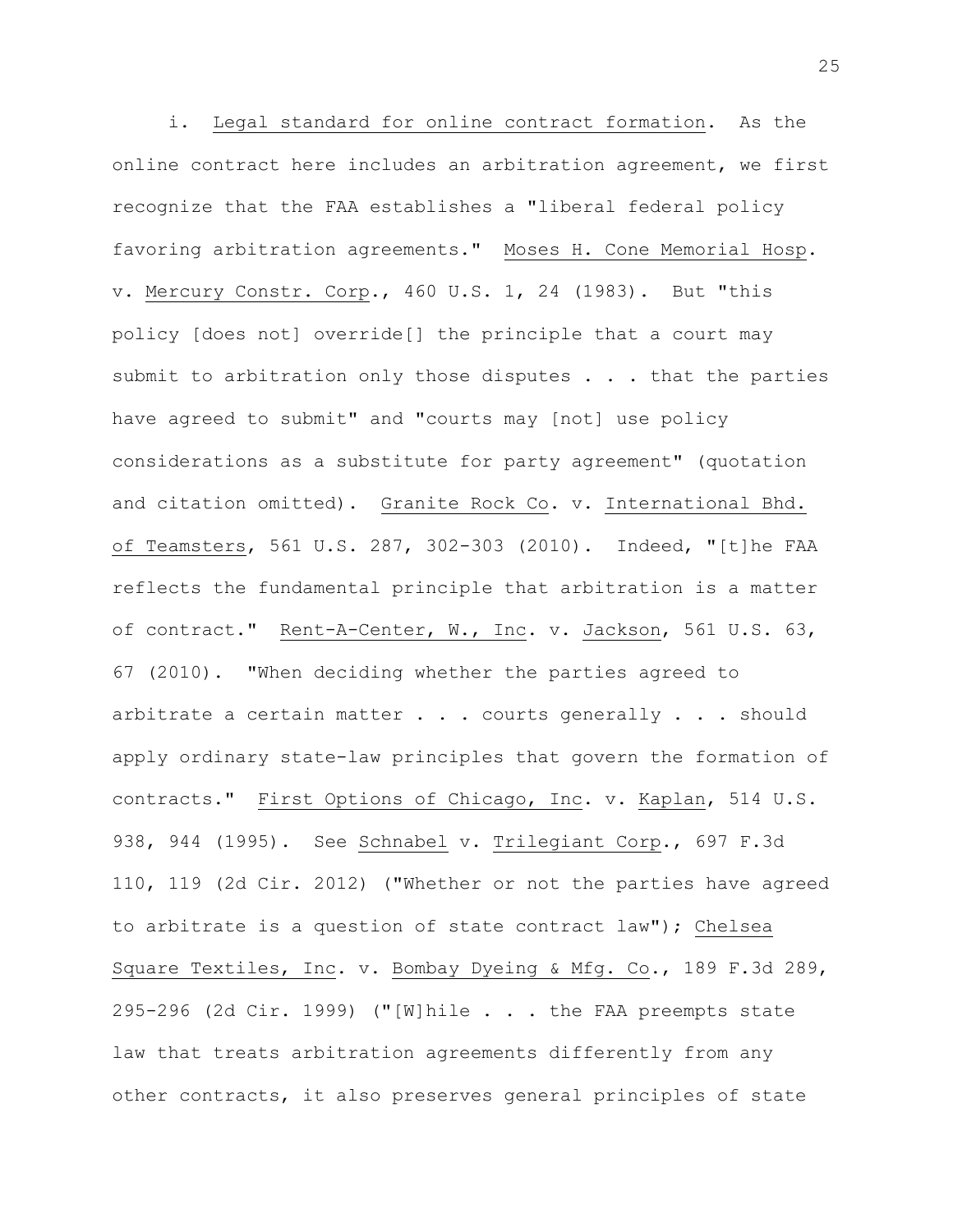contract law as rules of decision on whether the parties have entered into an agreement to arbitrate" [quotation, citation, and footnote omitted]).<sup>24</sup> With these principles in mind, we turn to the enforceability of the online contract under Massachusetts law.

We have not previously considered what standard a court should use when considering issues of contract formation for online contracts. That being said, the fundamentals of online contract formation should not be different from ordinary contract formation. See, e.g., Sgouros v. TransUnion Corp., 817 F.3d 1029, 1034 (7th Cir. 2016). The touchscreens of Internet contract law must reflect the touchstones of regular contract law.

In evaluating whether provisions in an online agreement were enforceable, the Appeals Court in Ajemian used a reasonableness standard, focusing on whether the contract provisions at issue "were reasonably communicated and accepted." Ajemian, 83 Mass. App. Ct. at 574.<sup>25</sup> Under this standard, for

÷.

 $25$  We note that Ajemian involved a forum selection clause. Ajemian, 83 Mass. App. Ct. at 575-576. As we have explained

 $24$  The United States Supreme Court recently reiterated: "We do not suggest that a state court is precluded from announcing a new, generally applicable rule of law in an arbitration case. We simply reiterate here what we have said many times before -that the rule must in fact apply generally, rather than single out arbitration." Kindred Nursing Ctrs. Ltd. v. Clark, 137 S. Ct. 1421, 1428 n.2 (2017).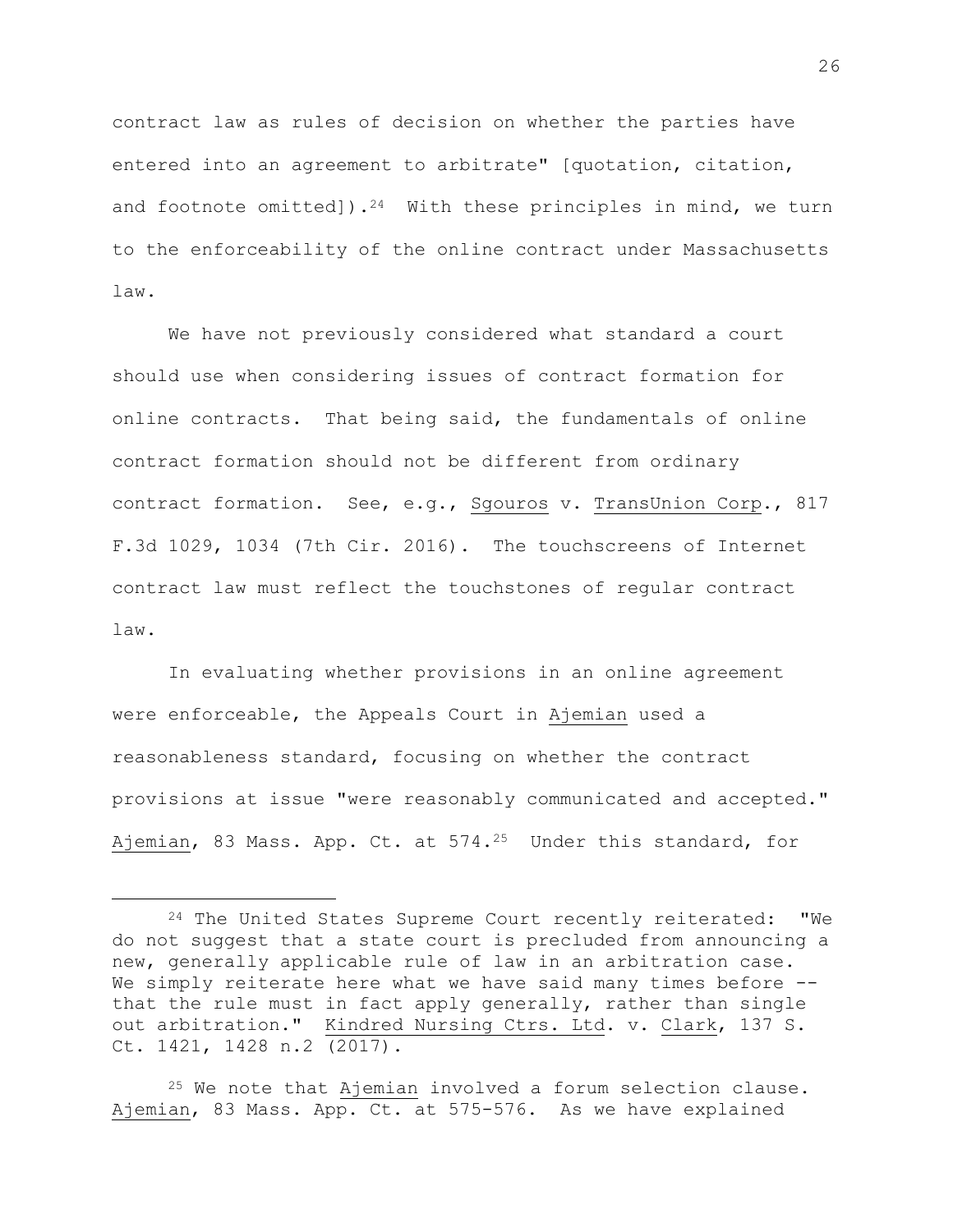there to be an enforceable contract, there must be both reasonable notice of the terms and a reasonable manifestation of assent to those terms. See id. at 574-575, quoting Specht v. Netscape Communications Corp., 306 F.3d 17, 35 (2d Cir. 2002); Schnabel, 697 F.3d at 120. See also Conroy & Shope, Look Before You Click: The Enforceability of Website and Smartphone App Terms and Conditions, 63 Boston Bar J. 23, 23 (Spring 2019) (Conroy & Shope) ("This two-part test is consistent with the approach taken by other courts around the country").

We conclude that this two-prong test, focusing on whether there is reasonable notice of the terms and a reasonable manifestation of assent to those terms, is the proper framework for analyzing issues of online contract formation. Setting out these general fundamental contract principles is not, however, the difficult part of analysis. "The trick here is to know how to apply these general principles to newer forms of contracting"

elsewhere, forum selection clauses must meet higher standards than other contractual provisions. See, e.g., Cambridge Biotech Corp. v. Pasteur Sanofi Diagnostics, 433 Mass. 122, 130 (2000) (forum selection clause only enforced if fair and reasonable). We only adopt the reasoning of Ajemian to the extent it requires reasonable notice of the terms of a contractual provision and reasonable manifestation of assent to those terms. We do not require that the notice be "conspicuous," as required for certain types of contractual provisions or as required by other jurisdictions**.** See, e.g., Meyer v. Uber Techs., Inc., 868 F.3d 66, 74-75 (2d Cir. 2017) (under California law, user must have "[r]easonably conspicuous notice of the existence of contract terms").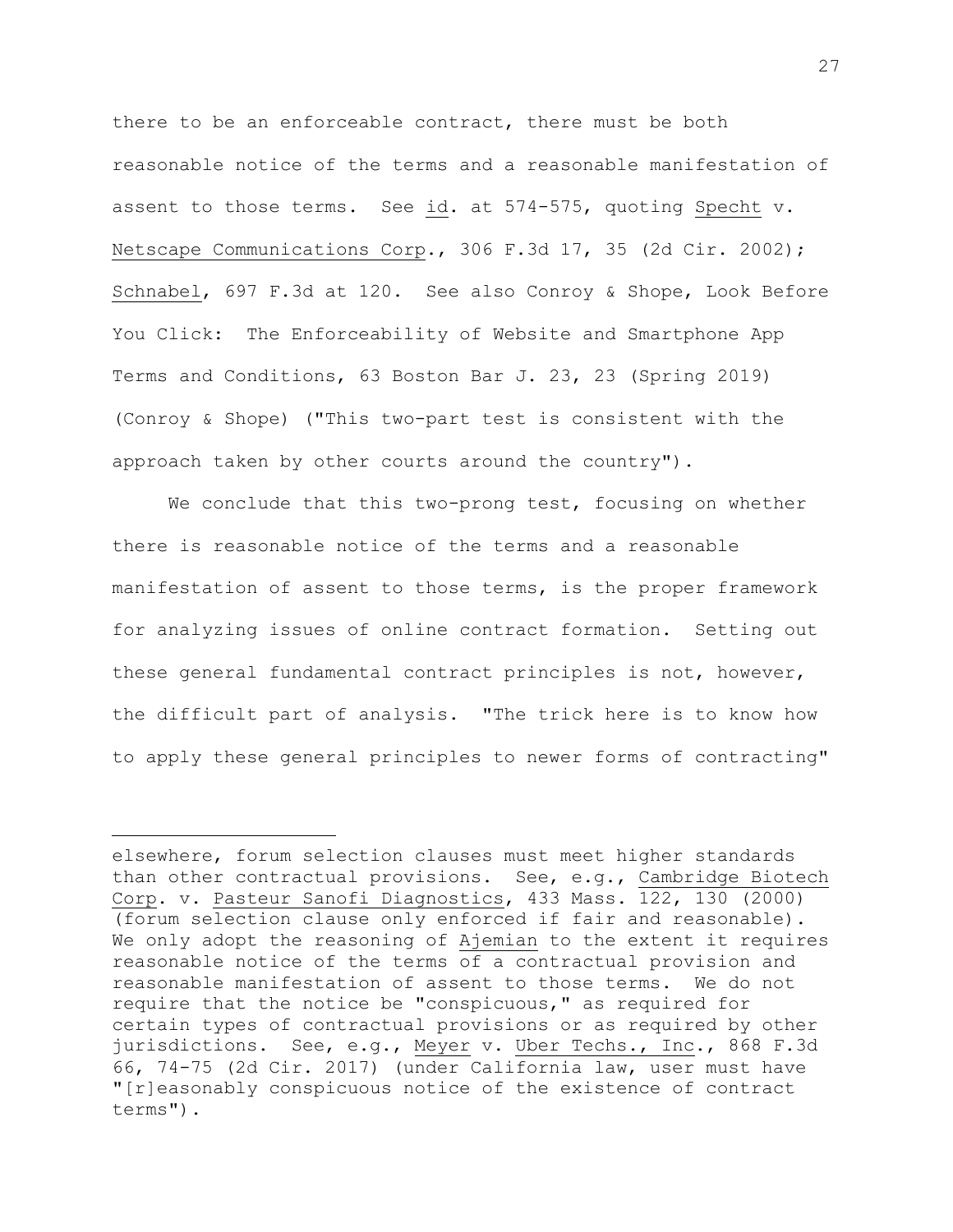over the Internet. Sgouros, 817 F.3d at 1034. We elaborate more on each prong infra. We also emphasize that the burden of proof on both prongs is on Uber, the party seeking to enforce the contract. See Canney v. New England Tel. & Tel. Co., 353 Mass. 158, 164 (1967).

A. Reasonable notice. The first prong requires that the offeree receive reasonable notice of the terms of the online agreement.Where the offeree has actual notice of the terms, this prong is satisfied without further inquiry. Miller, 448 Mass. at 680 (party bound by terms of contract regardless of whether party actually read terms). Actual notice will exist where the user has reviewed the terms. It will also generally be found where the user must somehow interact with the terms before agreeing to them.

Absent actual notice, the totality of the circumstances must be evaluated in determining whether reasonable notice has been given of the terms and conditions. See Sgouros, 817 F.3d at 1034-1035 (discussing reasonable notice, and relevant considerations, in context of contracting over Internet). This is "clearly a fact-intensive inquiry." Meyer v. Uber Techs., Inc., 868 F.3d 66, 76 (2d Cir. 2017). See Sgouros, supra. It includes consideration of the form of the contract. See, e.g., Polonsky v. Union Fed. Sav. & Loan Ass'n, 334 Mass. 697, 701 (1956) (terms may not be enforceable where document containing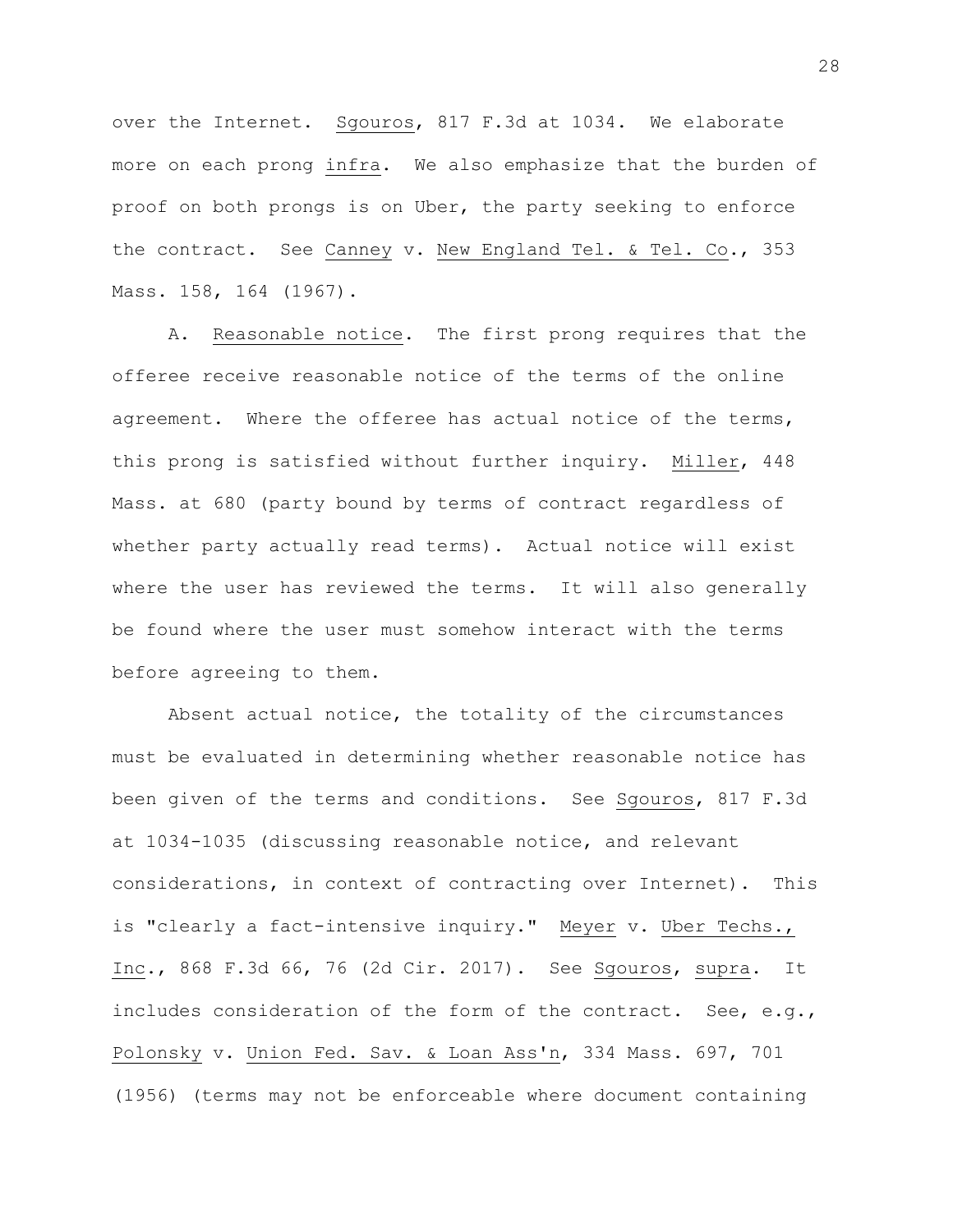or presenting terms to offeree does not appear to be contract); Sgouros, supra at 1035 (discussing how contracting over Internet is different from paper transactions and how reasonable users of Internet may not understand that they are entering into contractual relationship). In determining whether the notice is reasonable, the court should also consider the nature, including the size, of the transaction, whether the notice conveys the full scope of the terms and conditions, and the interface by which the terms are being communicated. Sgouros, supra at 1034 (in case involving contracting for credit scores over Internet, "we might ask whether the web pages presented to the consumer adequately communicate all the terms and conditions of the agreement"). For Internet transactions, the specifics and subtleties of the "design and content of the relevant interface" are especially relevant in evaluating whether reasonable notice has been provided. Meyer, supra at 75. See Nicosia v. Amazon.com, Inc., 834 F.3d 220, 233 (2d Cir. 2016).

In examining the interface, we evaluate the clarity and simplicity of the communication of the terms. Does the interface require the user to open the terms or make them readily available? How many steps must be taken to access the terms and conditions, and how clear and extensive is the process to access the terms? See Cullinane II, 893 F.3d at 62, quoting Ajemian, 83 Mass. App. Ct. at 575 (court should consider "the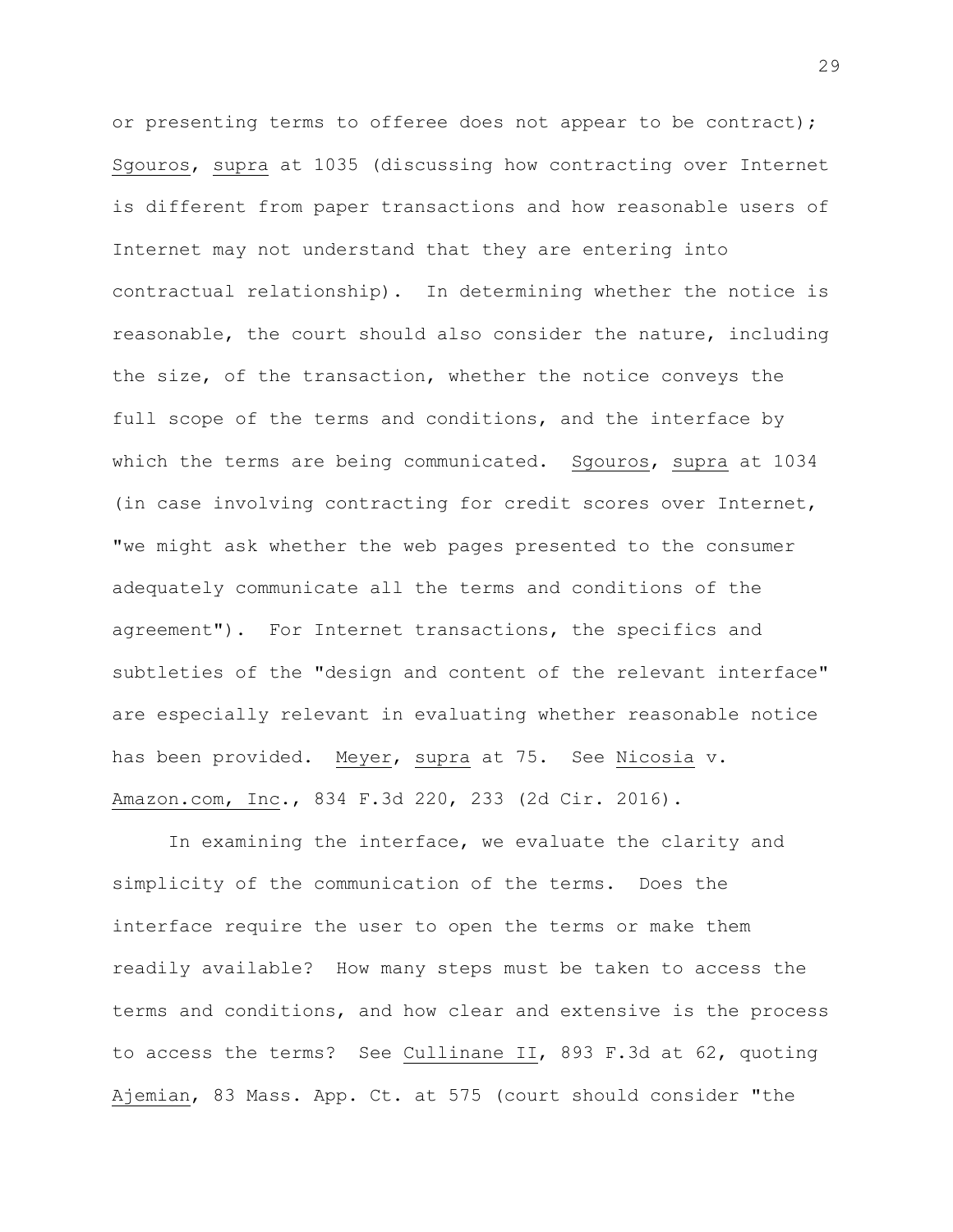language that was used to notify users that the terms of their arrangement . . . could be found by following the link, how prominently displayed the link was, and any other information that would bear on the reasonableness of communicating [the terms]"). Ultimately, the offeror must reasonably notify the user that there are terms to which the user will be bound and give the user the opportunity to review those terms.

B. Reasonable manifestation of assent. When considering whether the user assented to the terms of the online agreement, we consider the specific actions required to manifest assent. A user may be required to expressly and affirmatively manifest assent to an online agreement by clicking or checking a box that states that the user agrees to the terms and conditions. See, e.g., Emmannuel v. Handy Techs., Inc., 442 F. Supp. 3d 385, 389 (D. Mass. 2020) (user required to affirmatively indicate assent by clicking "Accept" button); Covino v. Spirit Airlines, Inc., 406 F. Supp. 3d 147, 152-153 (D. Mass. 2019) (enforcing agreement where user checked box acknowledging agreement with terms and conditions set forth in offeror's contract of carriage); Wickberg v. Lyft, Inc., 356 F. Supp. 3d 179, 181 (D. Mass. 2018) (screen required user to click box indicating that he "agree[d] to Lyft's terms of services" before he could continue with registration process). These are often referred to as "clickwrap" agreements, and they are regularly enforced.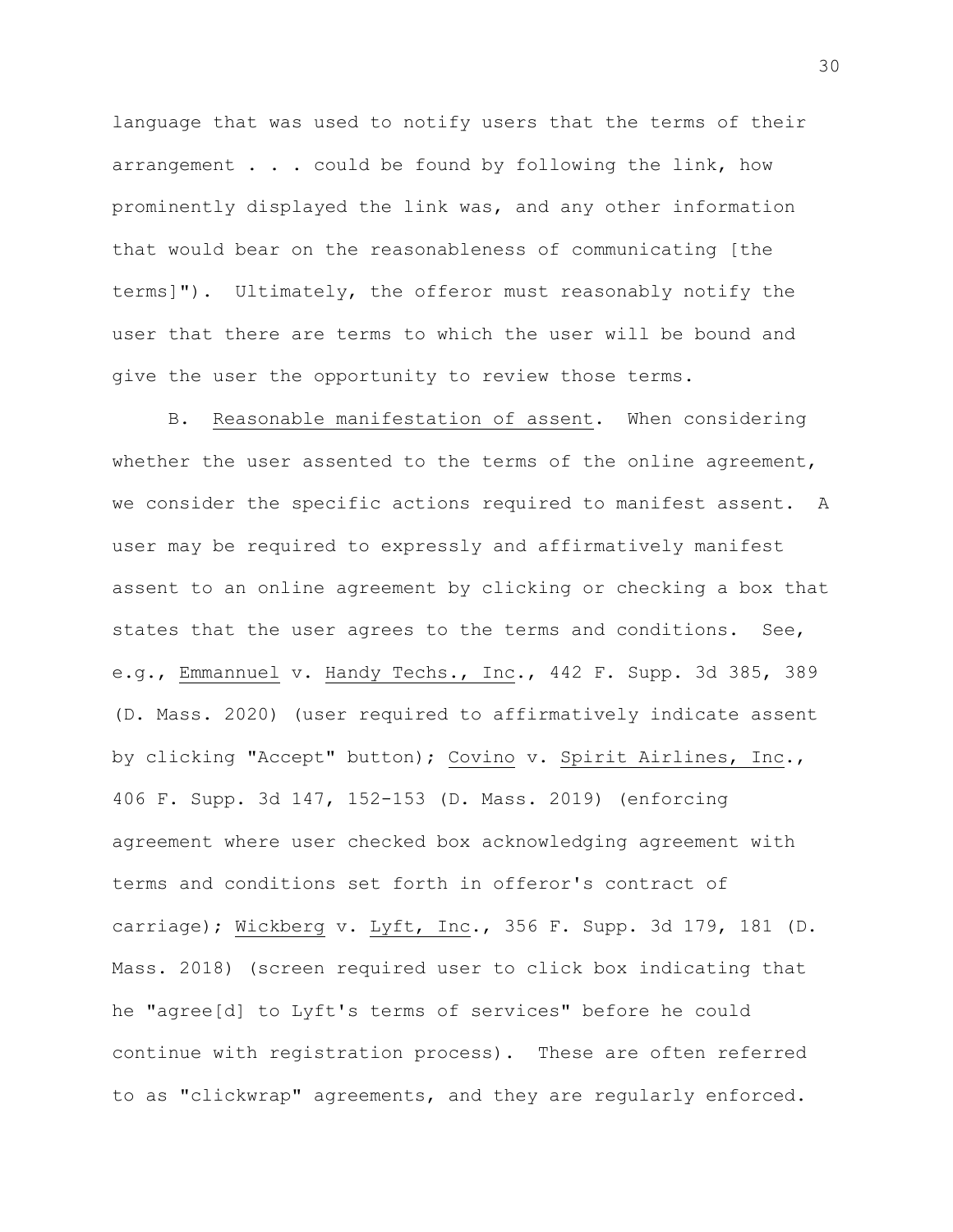See Conroy & Shope, supra at 23. See also Ajemian, 83 Mass. App. Ct. at 576; Wickberg, supra at 184; Note, The Electronic "Sign-in-Wrap" Contract: Issues of Notice and Assent, the Average Internet User Standard, and Unconscionability, 50 U.C. Davis L. Rev. 535, 539 (2016) ("Clickwrap contracts require Internet users to affirmatively click 'I agree' when assenting to the terms and conditions on a website or making online purchases"). As one court has observed, "[w]hile clickwrap agreements  $\ldots$  are not necessarily required  $\ldots$ , they are certainly the easiest method of ensuring that terms are agreed to." Nicosia, 834 F.3d at 237-238. These are the clearest manifestations of assent.

Requiring a user to expressly and affirmatively assent to the terms, such as by indicating "I Agree" or its equivalent, serves several important purposes. It puts the user on notice that the user is entering into a contractual arrangement. This is particularly important regarding online services, where services may be provided without requiring compensation or contractual agreements, and the users may not be sophisticated commercial actors. Without an action comparable to the solemnity of physically signing a written contract, for example, we are concerned that such users may not be aware of the implications of their actions where agreement to terms is not expressly required. See Sgouros, 817 F.3d at 1035 ("a person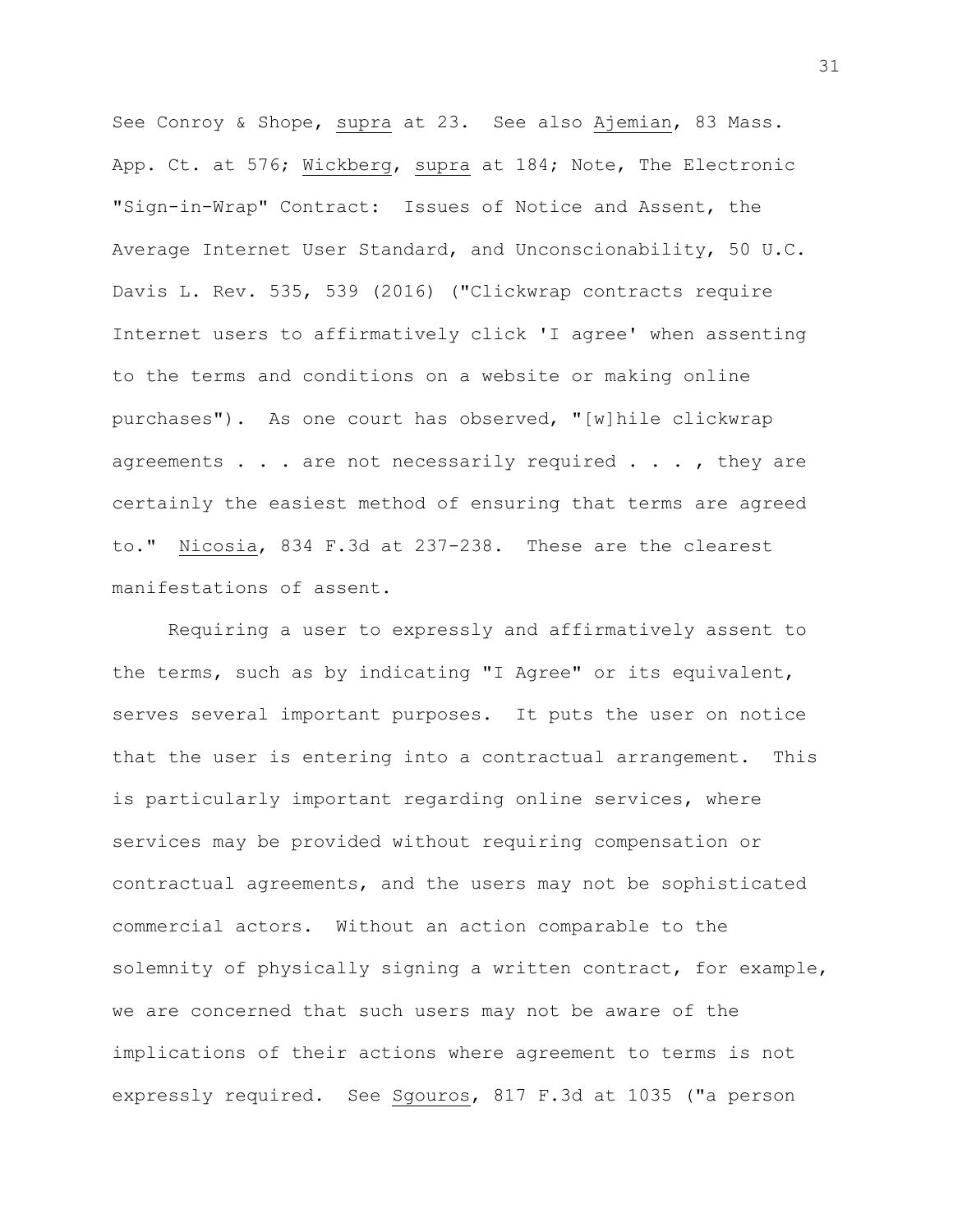using the Internet may not realize that she is agreeing to a contract at all, whereas a reasonable person signing a physical contract will rarely be unaware of that fact"); Moringiello, Signals, Assent and Internet Contracting, 57 Rutgers L. Rev. 1307, 1316 (2005) ("In contract law, a written signature provides the traditional evidence of assent because when we are asked to sign something, we are conditioned to think that we are doing something important"). Requiring an expressly affirmative act, therefore, such as clicking a button that states "I Agree," can help alert users to the significance of their actions. Where they so act, they have reasonably manifested their assent.

Where no such express agreement is required by the offeror, we must turn to other less obvious manifestations of assent to the terms. This makes the task of the court more difficult. See Cullinane II, 893 F.3d at 62 ("We note at the outset that Uber chose not to use a common method of conspicuously informing users of the existence and location of terms and conditions: requiring users to click a box stating that they agree to a set of terms, often provided by hyperlink, before continuing to the next screen"). In these cases, courts must again carefully consider the totality of the circumstances, and assent may be inferred from other actions the users have taken. Where the connection between the action taken and the terms is unclear, or where the action taken does not clearly signify assent, it will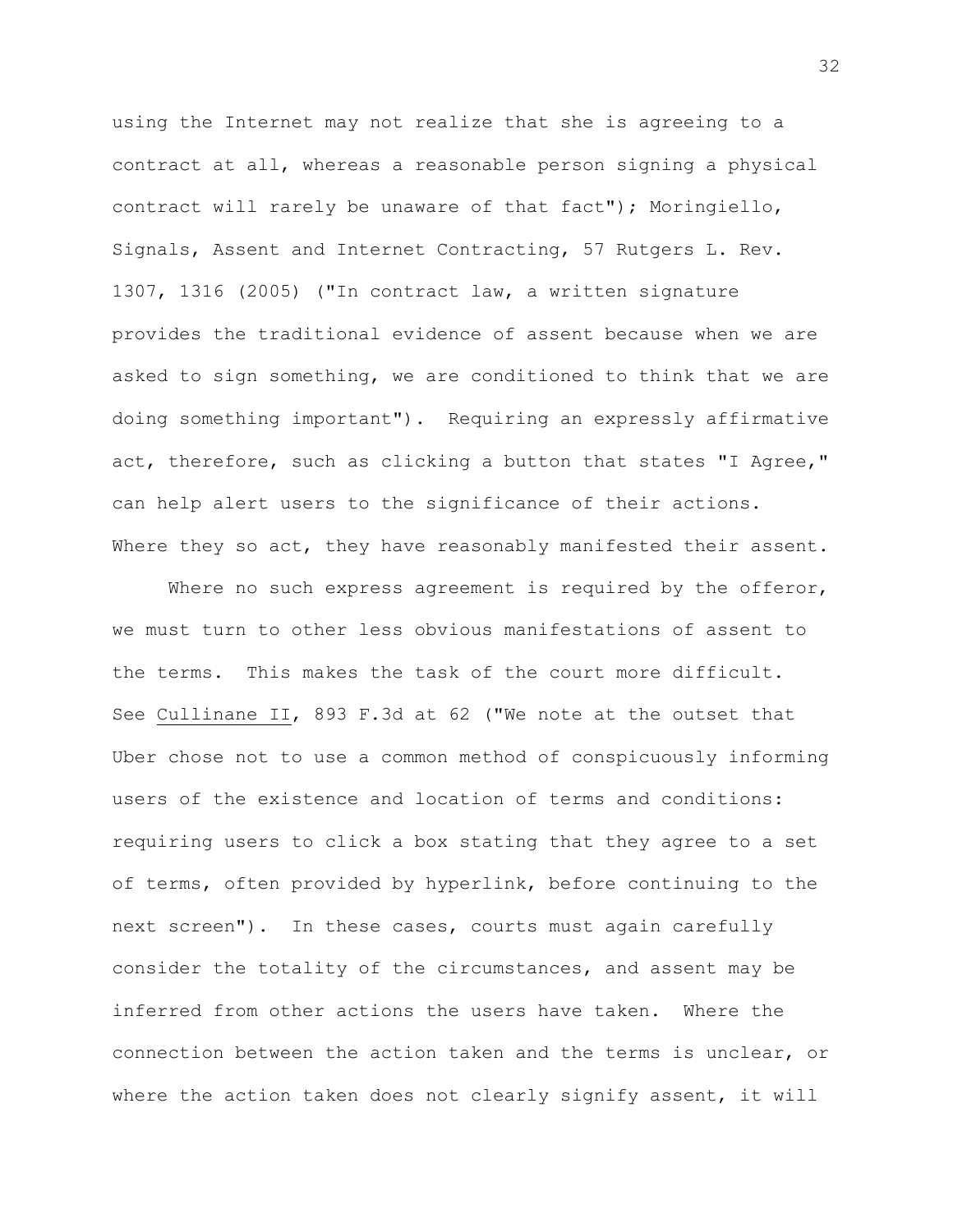be difficult for the offeror to carry its burden to show that the user assented to the terms.

ii. Application. Turning first to whether the plaintiffs had reasonable notice of the terms and conditions, we begin with the form and nature of the transaction. Users are registering through an app that will connect drivers and riders for future short-term, small-money transactions. The registration process expressly explained: "We use your email and mobile number to send you ride confirmations and receipts"; and "Your name and photo helps your driver identify you at pickup." Reasonable users may not understand that, by simply signing up for future ride services over the Internet, they have entered into a contractual relationship. See, e.g., Sgouros, 817 F.3d at 1035 (signing up for credit-score information over Internet not obviously contractual). It is qualitatively different from a large business deal where sophisticated parties hire legal counsel to review the fine print. It is also not comparable to the purchase or lease of an apartment or a car, where the size of the personal transaction provides some notice of the contractual nature of the transaction even to unsophisticated contracting parties.

It is also by no means obvious that signing up via an app for ride services would be accompanied by the type of extensive terms and conditions present here. Among those terms are those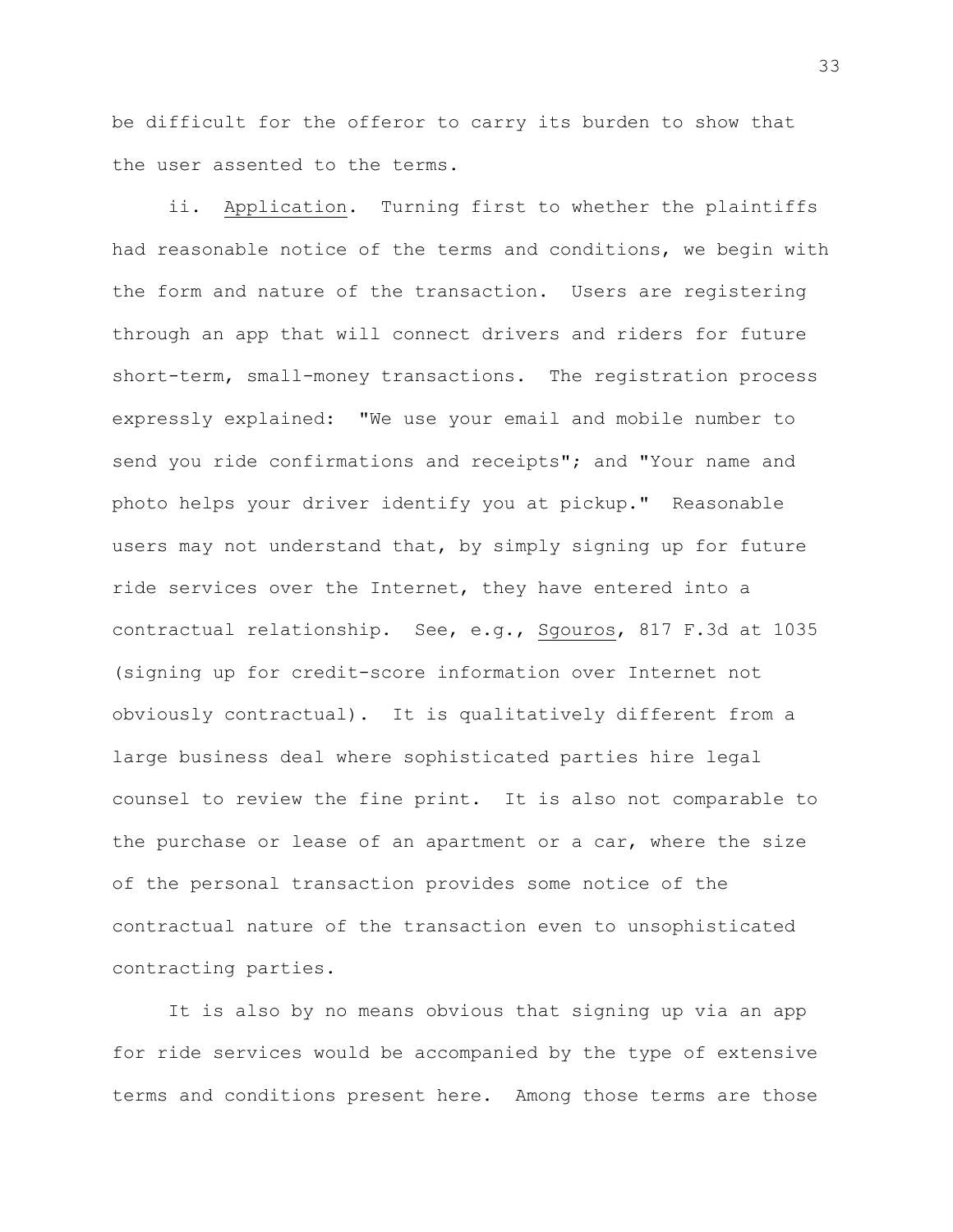that indemnify Uber from all injuries that riders experience in the vehicle, subject riders' data to use by Uber for purposes besides transportation pick-up, establish conduct standards for riders and other users, and require arbitration. Indeed, certain of the terms and conditions may literally require an individual user to sign his or her life away, as Uber may not be liable if something happened to the user during one of the rides.

In these circumstances, we must carefully consider the interface and whether it reasonably focused the user on the terms and conditions. That notice was essentially as follows. At the bottom of one screen in Uber's registration process, the following language appeared: "By creating an Uber account, you agree to the Terms & Conditions and Privacy Policy." This text was divided into two parts, with the first part -- describing the consequences of creating an account -- being less prominently displayed than the link to the terms and conditions and the privacy policy. The app also contained a button that led to a link to the terms and conditions. The question then becomes whether this type of notice was reasonable, particularly given the nature of the online transaction and the scope of the terms and conditions.

The notice of the terms was not reasonable for several reasons.Importantly, the interface did not require the user to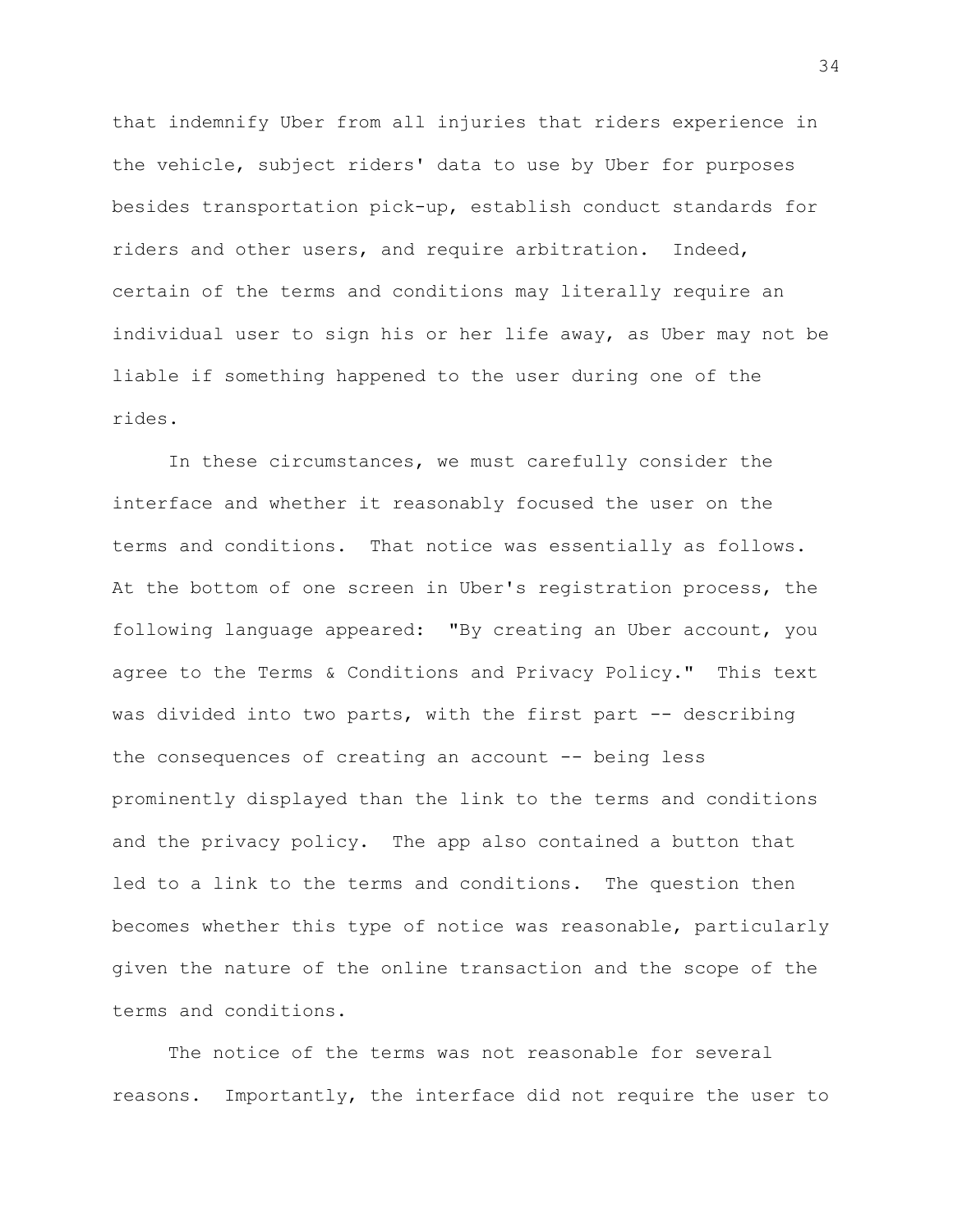scroll through the conditions or even select them. The user could fully register for the service and click "done" without ever clicking the link to the terms and conditions. The connection between the creation of the account and the terms and conditions was also somewhat oddly displayed in the two-part format, with the significant information (i.e., that by creating the account, the user expresses his or her agreement) being displayed less prominently than other information.

This is in striking contrast to the interface of the app provided to drivers by Uber, as demonstrated by the case law. Our review of numerous cases demonstrates that Uber required its drivers, before signing up, to review the terms and conditions by clicking a hyperlink. For example, in one case involving the driver registration process in June 2014, the Uber app there carefully required drivers to consider the terms and conditions. See Singh v. Uber Techs., Inc., 235 F. Supp. 3d 656, 661 (D.N.J. 2017), vacated on other grounds, 939 F.3d 210 (3d Cir. 2019). "When [the driver] logged on to the Uber App with his unique user name and password, he was given the opportunity to review the [agreement] by clicking a hyperlink to the [agreement] within the Uber App."  $Id.$  "To advance past the screen with the hyperlink and actively use the Uber App, [the driver] had to confirm that he had first reviewed and accepted the [agreement] by clicking 'YES, I AGREE.' After clicking 'YES, I AGREE,' he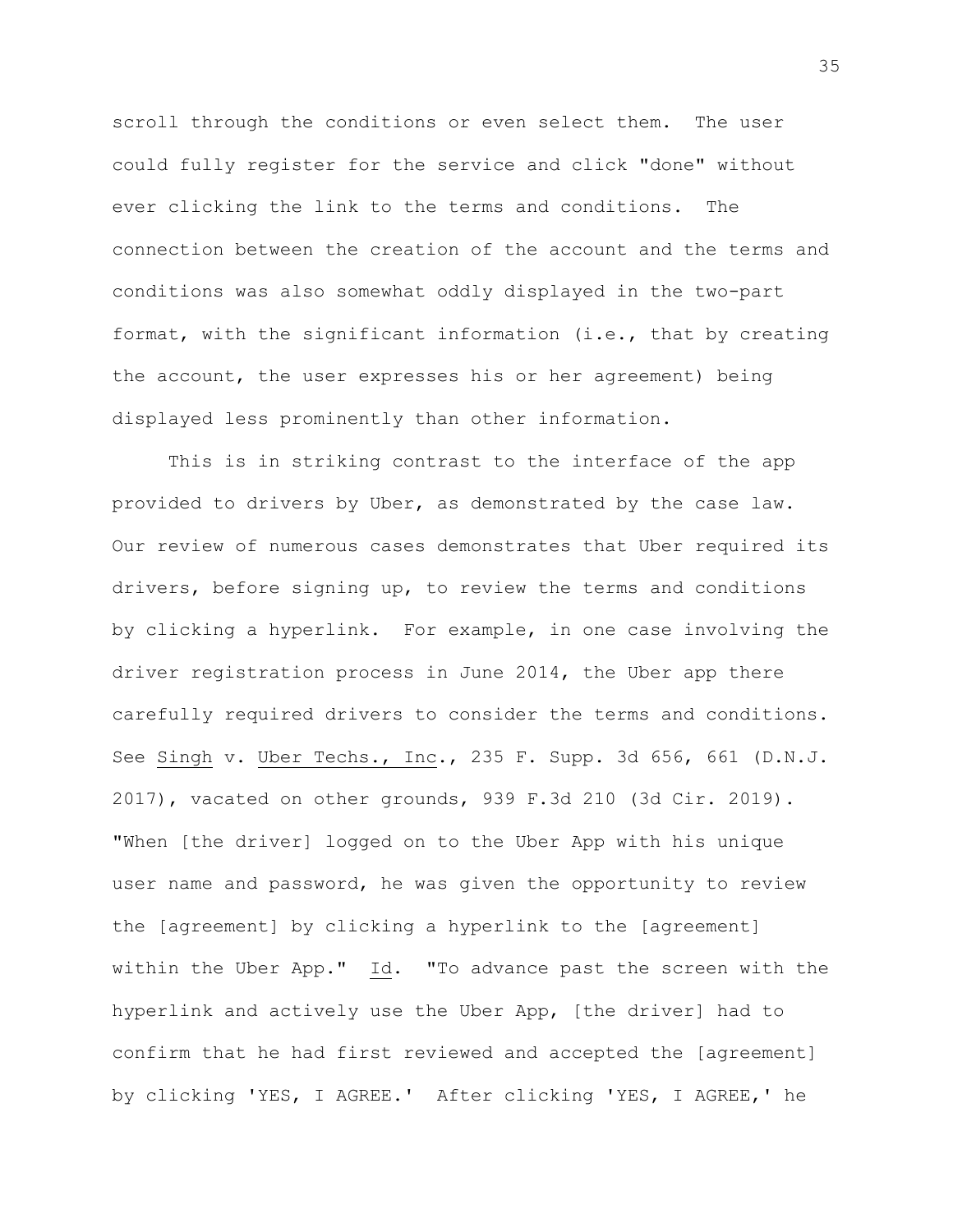was prompted to confirm that he reviewed and accepted the [agreement] for a second time." Id. The app was also designed to allow the drivers ample time to review the terms and conditions. Id. (driver accepted terms three months after terms first made available for review). See Capriole vs. Uber Techs., Inc., U.S. Dist. Ct., No. 1:19-cv-11941-IT (D. Mass. Mar. 31, 2020) (registration required clicking "YES I AGREE" at least twice and informed registrant that "[b]y clicking below, you represent that you have reviewed all the documents above and that you agree to all the contracts above"); Okereke vs. Uber Techs., Inc., U.S. Dist. Ct., No. 16-12487-PBS (D. Mass. June 13, 2017) (same).

The contrast between the notice provided to drivers and that provided to users is telling. As Uber is undoubtedly aware, most of those registering via mobile applications do not read the terms of use or terms of service included with the applications. See, e.g., Conroy & Shope, supra at 23 ("Most users will not have read the terms and, in some instances, may not have even seen the terms or any reference to them"). See also Ayres & Schwartz, The No-Reading Problem in Consumer Contract Law, 66 Stan. L. Rev. 545, 547-548 (2014) (describing empirical evidence showing number of Internet users who read terms is "miniscule"); Tentative Draft Restatement of the Law of Consumer Contracts, Reporters' Introduction (Apr. 18, 2019)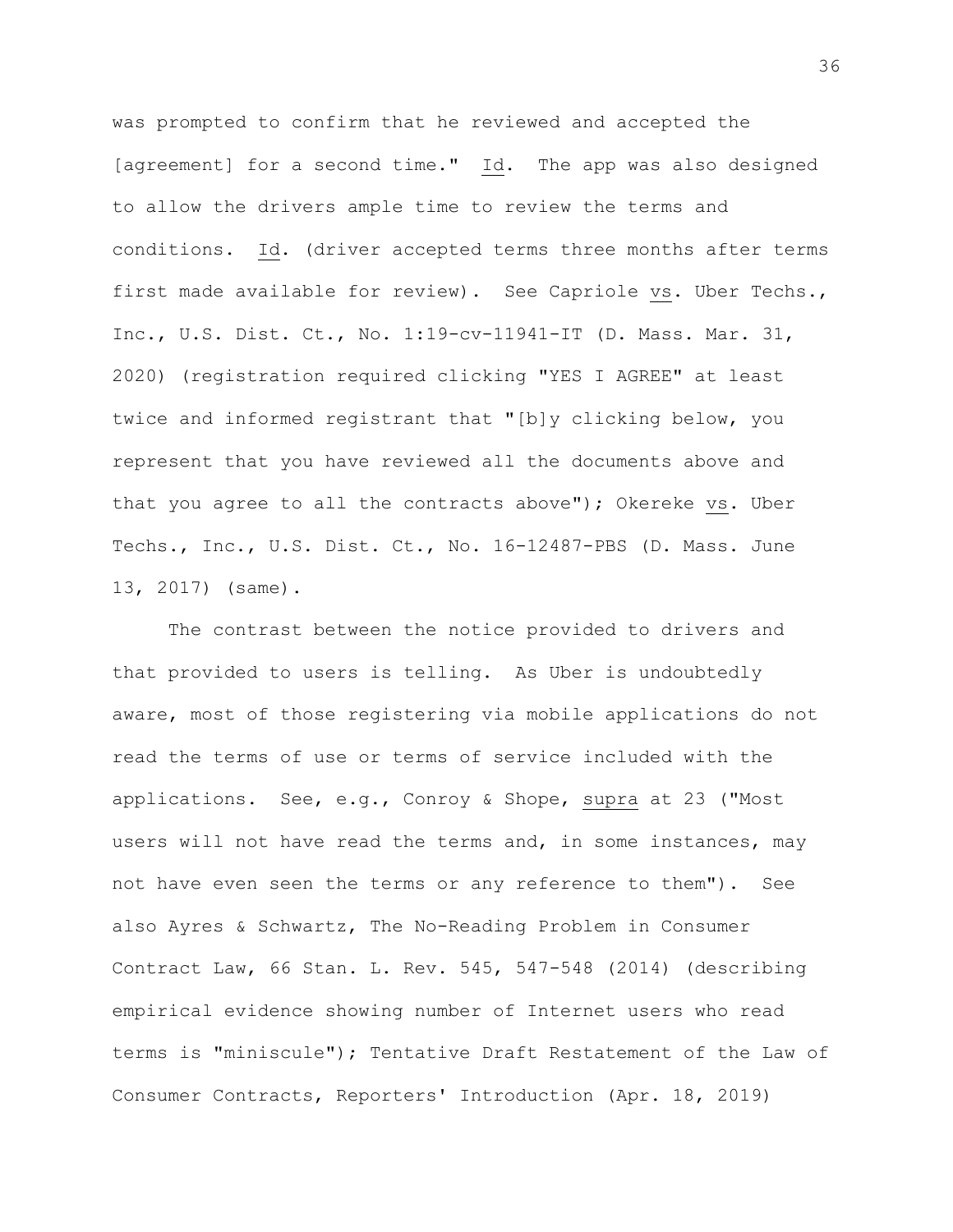("The proliferation of lengthy standard-term contracts, mostly in digital form, makes it practically impossible for consumers to scrutinize the terms and evaluate them prior to manifesting assent"). Yet the design of the interface for the app here enables, if not encourages, users to ignore the terms and conditions. See Sgouros, 817 F.3d at 1035 (interface misleading user about existence of contractual terms weighed against enforcing terms).

We also consider the specific placement in the app of the link to the terms and conditions. On all three screens that a user was required to fill out, the top of the screen was where the user was required to focus and fill in information. It was not until the third screen that any reference to the terms and conditions appeared. The hyperlink to the terms and conditions was also at the very bottom of this "LINK PAYMENT" screen. The purpose of the screen, as indicated by the title at the top, was for the user to enter payment information. The place to enter that information -- a white field set apart against a dark background  $--$  was at the top of the screen. Under that field, there were two separate pieces of text in boldface, white font that related to the payment purpose of the screen. There was also a large button in the middle of the screen that provided another mechanism through which a user could link a payment. Nothing about this third screen, therefore, conveyed to a user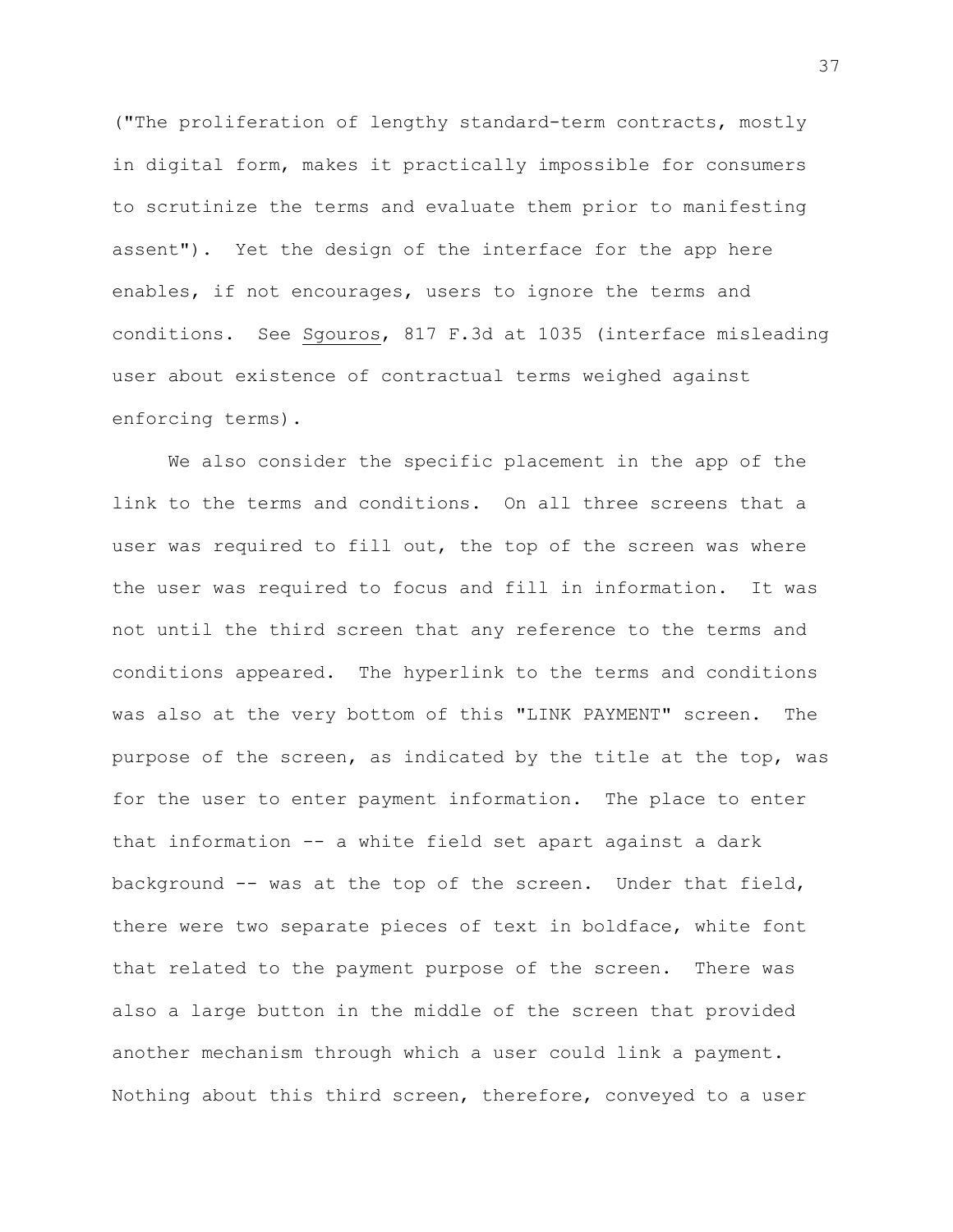that he or she should open a link that would reveal an extensive set of terms and conditions at the bottom of the screen to which the user was agreeing. As discussed previously, the statement explaining the connection between creating the account and agreeing to the terms, which would encourage opening and reviewing the terms, was displayed less prominently than the other information on the screen.

Similarly, the title of the screen, as well as much of the information on the screen, focused on payment information, not the terms and conditions. Other words on the screen also appeared as prominently as the link, if not more so. For example, the phrases "scan your card" and "enter promo code" appeared to be in boldface as well as the same size as the link. Further, the PayPal button appeared in the middle of the screen in a different color and in what appeared to be a larger box than the terms and conditions link. Put succinctly, "the presence of other terms on the same screen with a similar or larger size, typeface, and with more noticeable attributes diminished the hyperlink's capability to grab the user's attention." Cullinane II, 893 F.3d at 64.

We also observe that a user could complete the "LINK PAYMENT" screen and the account creation process without ever focusing on the link or the notice on the screen. Uber relies on the fact that the notice of and the link for the terms and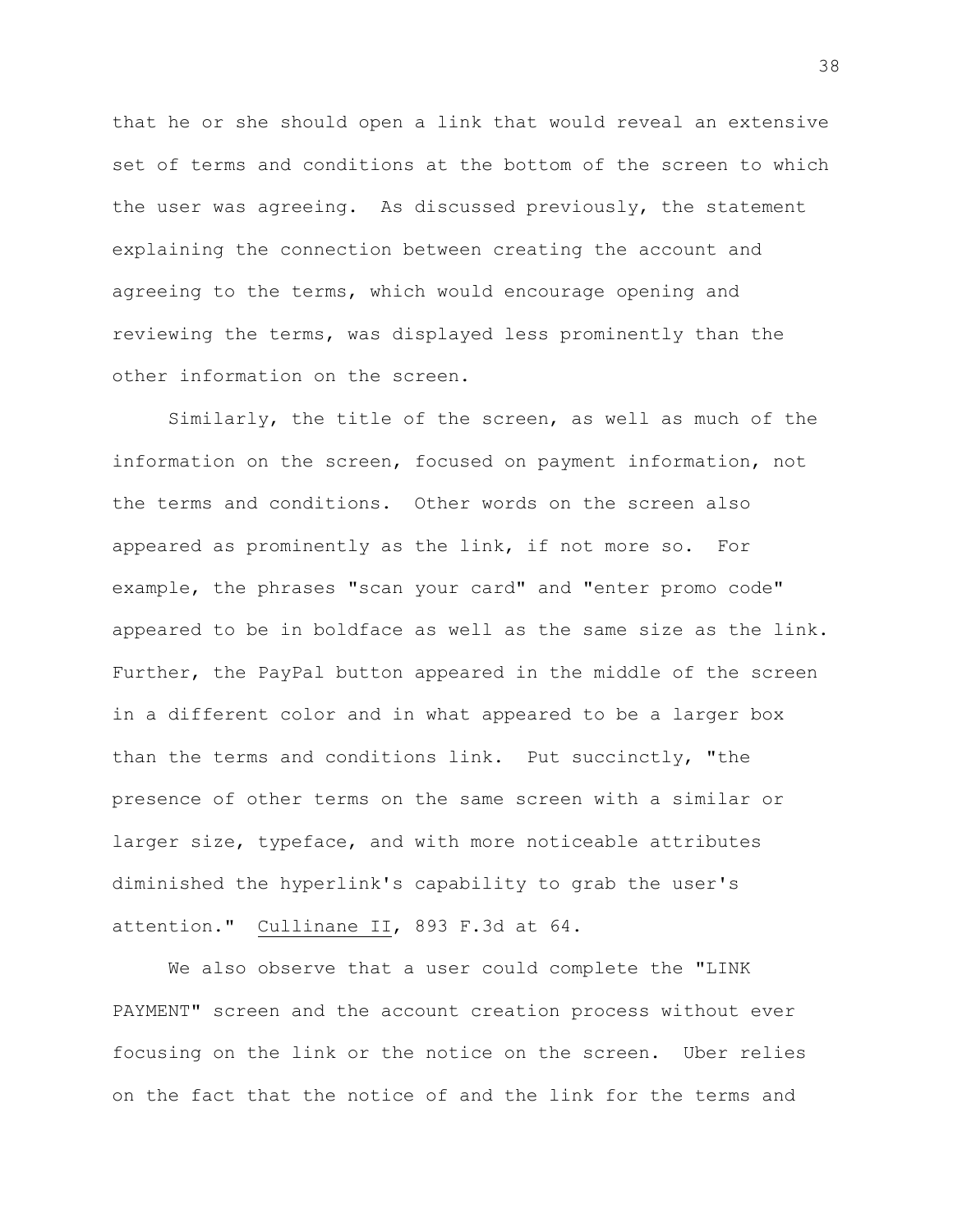conditions "fall[] directly in the middle of the screen, where any reasonable user's eyes would naturally be drawn." This assertion is contradicted by Uber's own evidence, however, which shows that the notice and link only appear in the middle of the screen if the user interacts with the field where the user can enter credit card information and the number keypad appears. The limited record before us indicates that, unless this happens, the notice and link for the terms and conditions remain at the very bottom of the screen, while the white credit card field remains at the top and the PayPal button remains in the middle of the screen, where (as Uber puts it) "any reasonable user's eyes would naturally be drawn."

Moreover, while the record does not explain what happens if the user clicks "scan your card" or the PayPal button in the middle of the screen, it seems likely that, in either situation, the terms and conditions notice and link either remain at the bottom of the screen or disappear from view altogether. So, if a user uses either of these features rather than clicking the white box to enter a credit card number, the user may never even see the notice and the link at the bottom of the screen.<sup>26</sup> The

L,

 $26$  For this reason, so-called "browsewrap" agreements have been held to be unenforceable. See, e.g., Nguyen v. Barnes & Noble Inc., 763 F.3d 1171, 1179 (9th Cir. 2014). A "browsewrap" agreement is an agreement where "website terms and conditions of use are posted on the website typically as a hyperlink at the bottom of the screen." Hines v. Overstock.com, Inc., 668 F.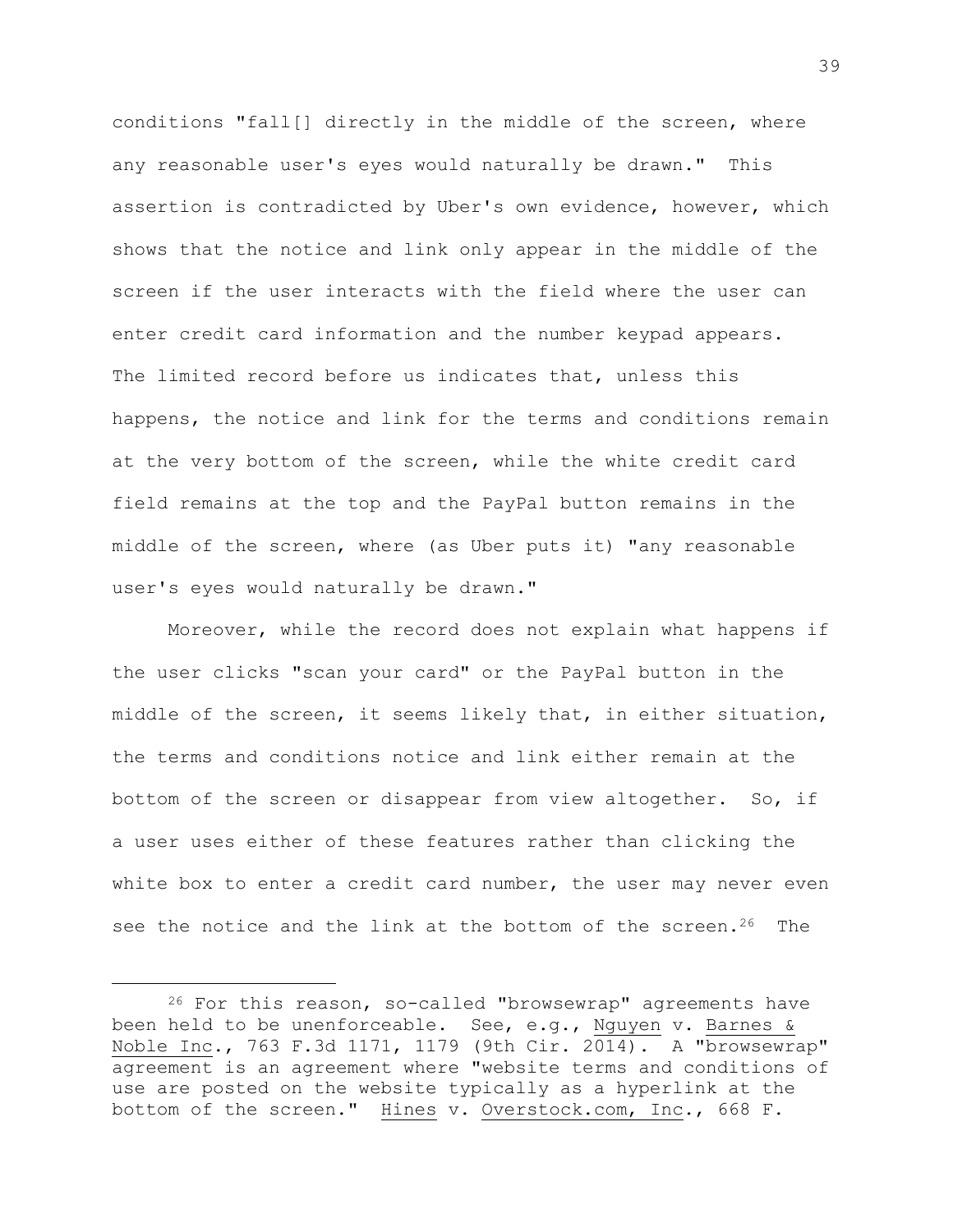user's attention is simply never directed to the notice and the link; it is instead directed at the white rectangular box or the number keypad.

In sum, we do not consider the notice provided by this interface reasonable. In such a transaction, a user may reasonably believe he or she is simply signing up for a service without understanding that he or she is entering into a significant contractual relationship governed by wide-ranging terms of use. Instead of requiring its users to review those terms and conditions as it appears to do with its drivers, Uber has designed an interface that allows the registration to be completed without reviewing or even acknowledging the terms and conditions. In these circumstances, Uber has failed to show that it provided the plaintiffs with reasonable notice of the terms and conditions.

As we conclude that there was not reasonable notice of the terms, a contract cannot have been formed here. We nonetheless

i<br>L

Supp. 2d 362, 366 (E.D.N.Y. 2009), aff'd, 380 Fed. Appx. 22 (2d Cir. 2010). These agreements are often unenforceable because there is no assurance that the user was ever put on notice of the existence of the terms or the link to those terms. See, e.g., Nguyen, supra at 1178-1179 ("where a website . . . provides no notice to users nor prompts them to take any affirmative action to demonstrate assent, even close proximity of the hyperlink to relevant buttons users must click on - without more -- is insufficient to give rise to constructive notice. . . . [T]he onus must be on website owners to put users on notice of the terms to which they wish to bind consumers").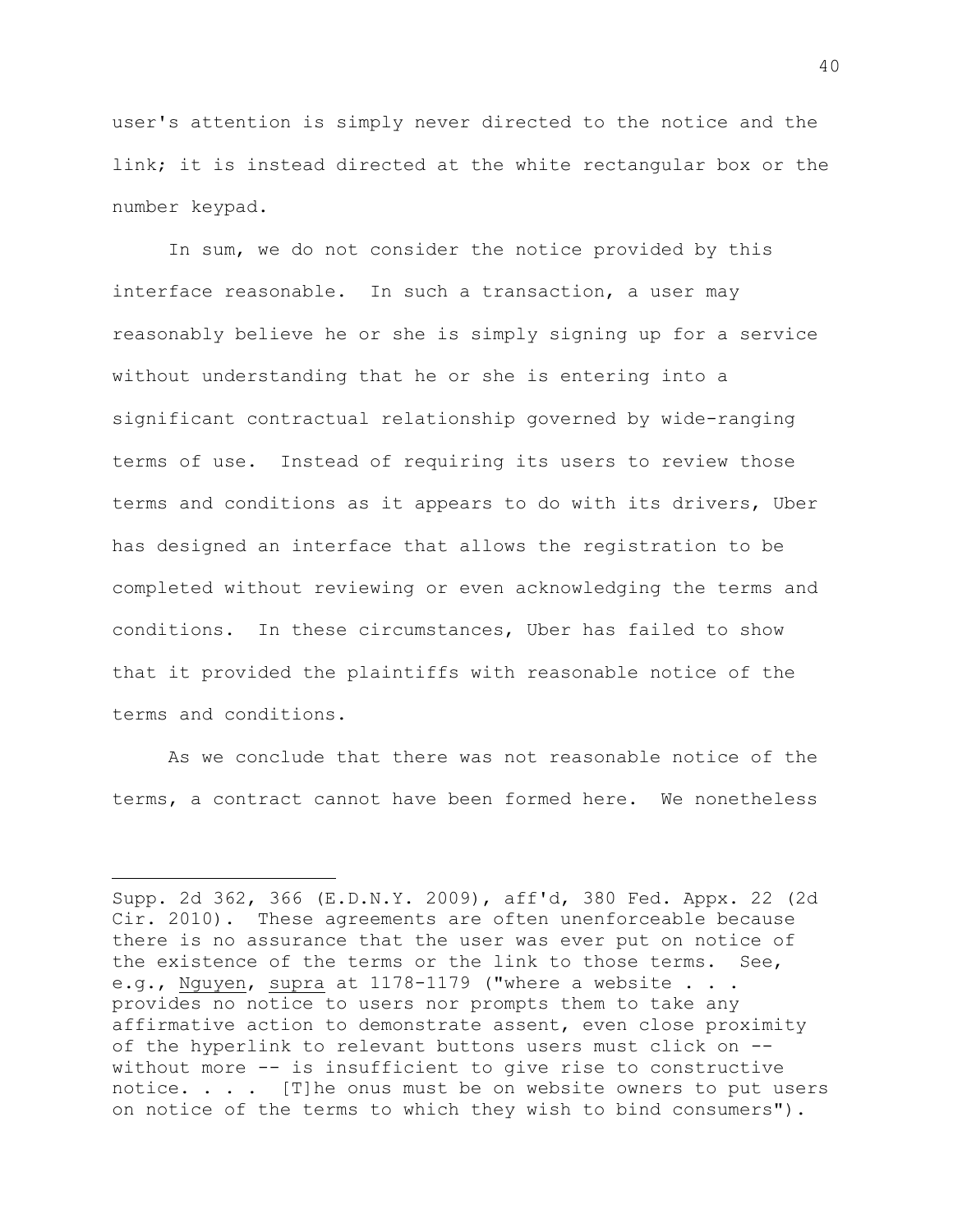observe that the interface here also obscured the manifestation of assent to those terms. The interface did state in one sentence broken into two parts, one more prominent than the other, "By creating an Uber account, you agree to the Terms & Conditions and Privacy Policy." The words "Terms & Conditions and Privacy Policy" were more prominently displayed than what it meant to create the account. Uber claims this highlights the terms and conditions. A reasonable alternative interpretation is that it downplays the legal significance of creating the account.

What is clear is that a user could create an account without ever affirmatively stating that he or she agreed to the terms and conditions, or even opening those terms and conditions. Instead, the final step in the process was to input payment information and click "DONE." "DONE" is also different from, and less clear than, other affirmative language such as "I agree." Furthermore, there was nothing stating that "DONE" itself signified either creation of an account or acceptance of the terms. See Nicosia, 834 F.3d at 236-237 ("Nothing about the 'Place your order' button alone suggests that additional terms apply, and the presentation of terms is not directly adjacent to the 'Place your order' button so as to indicate that a user should construe clicking as acceptance"). The connection between the action and the terms was thus not direct or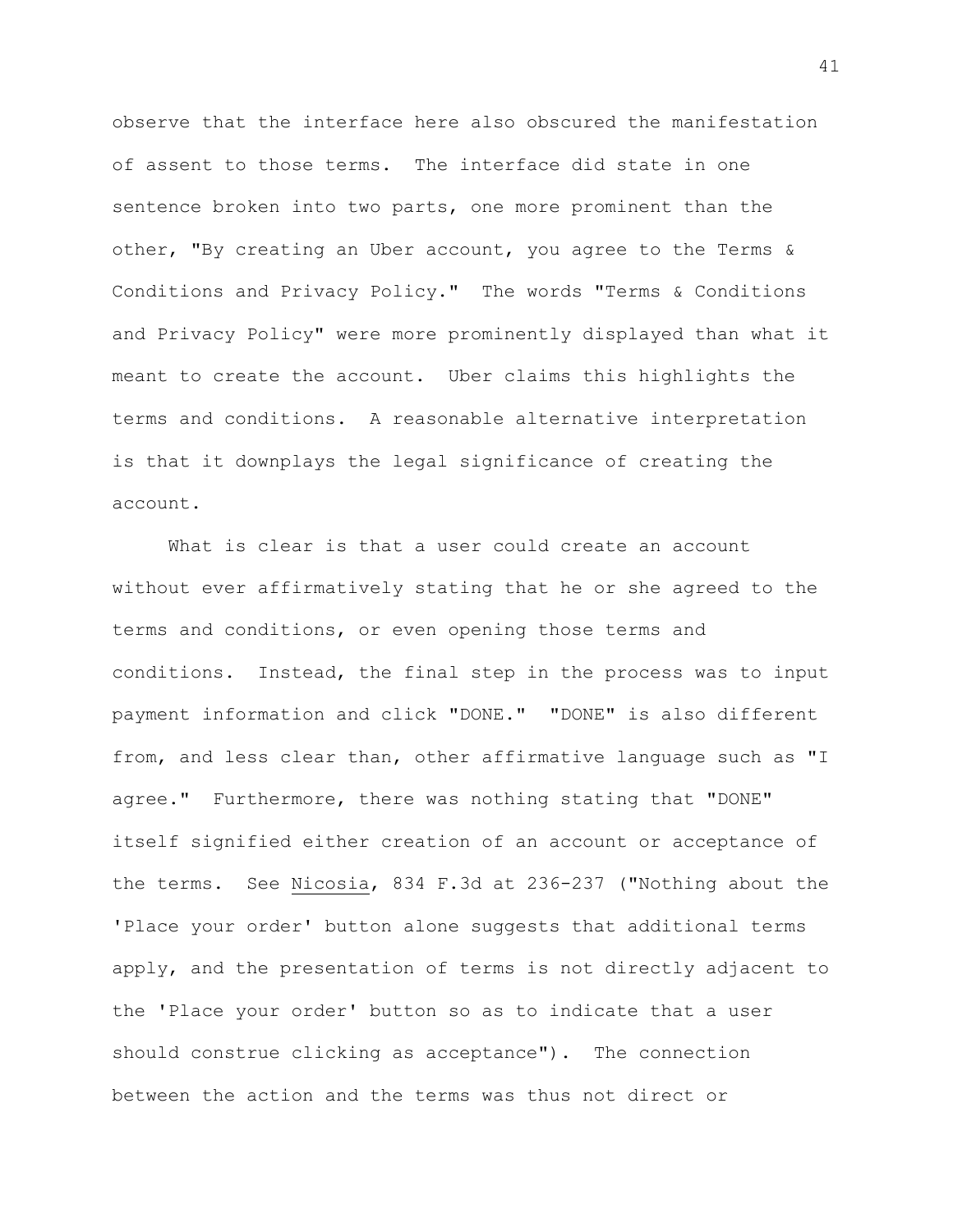unambiguous. Uncertainty and confusion in this regard could have simply been avoided by requiring the terms and conditions to be reviewed and a user to agree. By obscuring this process, the app invited questions about whether the interface was designed to enable a user to sign up for services without requiring him or her to understand that he or she was contractually bound. See Wilson v. Huuuge, Inc., 351 F. Supp. 3d 1308, 1317 (W.D. Wash. 2018), aff'd, 944 F.3d 1212 (9th Cir. 2019) ("The fact is, [the offeror] chose to make its Terms noninvasive so that users could charge ahead to play their game. Now, they must live with the consequences of that decision").

Again, Uber's own registration process for its drivers stands in striking contrast. As demonstrated by the case law, after clicking "'YES, I AGREE,' [the driver] was prompted to confirm acceptance a second time. On the second screen, the App state[d]: 'PLEASE CONFIRM THAT YOU HAVE REWIEWED ALL THE DOCUMENTS AND AGREE TO ALL THE NEW CONTRACTS'" (citations omitted). Okereke, supra. Additionally, in that case "Uber received an electronic receipt following [the driver's] acceptance" and "[t]he receipt only could have been generated by someone using [the driver's] unique username and password and hitting 'YES, I AGREE' twice when prompted by the Uber App." Id. Other cases involving the driver registration process for Uber describe similar registration processes. See, e.g.,